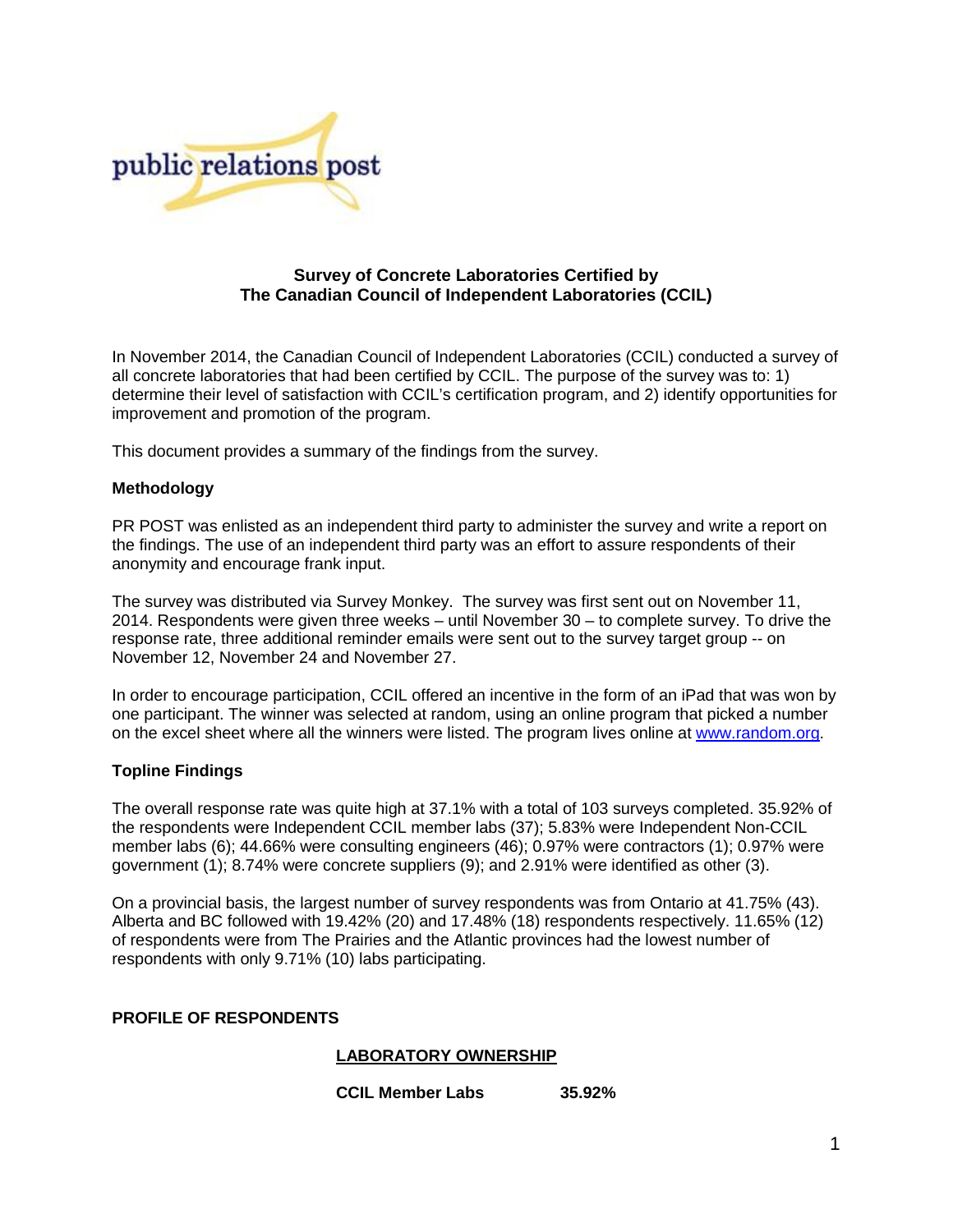| <b>Non-CCIL Member Labs</b> | 5.83%   |
|-----------------------------|---------|
| <b>Consulting Engineers</b> | 44.66%  |
| <b>Contractors</b>          | $.97\%$ |
| <b>Government</b>           | $.97\%$ |
| <b>Concrete Suppliers</b>   | 8.74%   |
| <b>Other</b>                | 2.91%   |

## **RESPONDENTS BY REGION**

| Ontario                   | 41.75% |
|---------------------------|--------|
| <b>Alberta</b>            | 19.42% |
| <b>BC</b>                 | 17.48% |
| <b>The Prairies</b>       | 11.65% |
| <b>Atlantic Provinces</b> | 9.71%  |

## **The Topline**

- 88.35% of the respondents agreed and strongly agreed that the CCIL Concrete Laboratory Certification Program provides a valuable service.
- 66.99 % agreed and strongly agreed that CCIL is adequately involved to the extent necessary in the development of the standards used for this Program. 24.27% of respondents had no opinion either way; they neither agreed nor disagreed with the CCIL level of involvement in the development of standards.
- 60.22% agreed and strongly agreed that CCIL promotes and advertises the Certification Program to the extent necessary. 16.50% disagreed/strongly disagreed and 21.36% were neutral on the issue.
- 61.17% agreed and strongly agreed that the current fees charged for the Certification Program are appropriate. Only 8.74% disagreed and strongly disagreed with this statement indicating that they felt that the fees are not appropriate.
- There is weak support based on responses to this question for an increase in fees for the program. Only 22.33% of respondents agreed and strongly agreed that CCIL's service to this Program should be increased, even if this results in an increase in the fees paid for the program. 35.92% disagreed and strongly disagreed showing a level of price sensitivity that should be noted by CCIL. And importantly, 40.78% expressed no opinion on the matter.
- 72.81% of respondents agreed and strongly agreed that the reference and working documents for the Certification Program are easily accessible; only 15.53% showed any level of disagreement.
- 78.64% agreed and strongly agreed that the reference and working documents are a benefit to their laboratory. A small number – 6.78% -- disagreed/strongly disagreed with the statement.
- There are very high levels of satisfaction with the annual audit process. 86.41% of respondents indicated that they were satisfied (agreed and strongly agreed) with the annual audit process to maintain certification. Only 9.71% of respondents disagreed.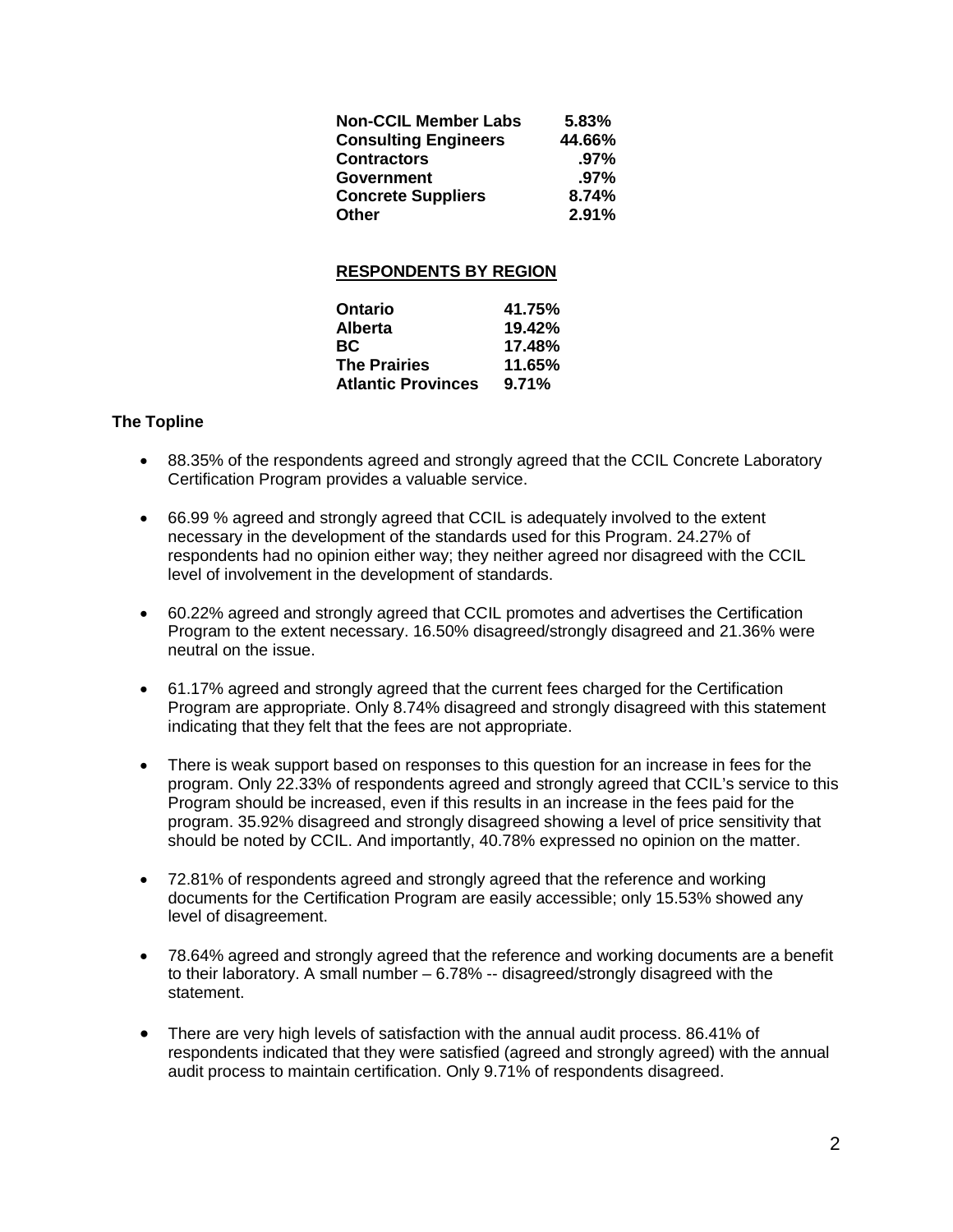- 82.52% of survey respondents indicated that they are satisfied with CCIL's response time for laboratory technician certification.
- 57.28% agreed and strongly agreed that since CCIL took over the administration of the Certification Program in 2009, they have seen general improvements. Of note, 35.9% of respondents indicated that they have seen no difference.

## **DETAILED FINDINGS BY QUESTION**

## **Questions asked respondents to rate each of the following statements on a scale from 1(strongly disagree) to 5 (strongly agree).**

## **Statement 1: The CCIL Concrete Laboratory Certification Program provides a valuable service to your laboratory:**

## **National Findings:**

**Overall - CCIL Concrete Laboratory Certification Program is a Valuable Service**

| <b>Answer Choices</b>           | <b>Responses</b> |
|---------------------------------|------------------|
| 1= strongly disagree            | 2.91%            |
| $2 =$ disagree                  | 3.88%            |
| $3$ = Neither agree or disagree | 4.85%            |
| $4 = \text{agree}$              | 60.19%<br>62     |
| $5 =$ strongly agree            | 28.16%<br>29     |
| <b>Total</b>                    | 100.0%<br>103    |

• 88.35% of respondents agreed or strongly agreed that the CCIL Concrete Certification Program is a valuable service to their laboratory.

• Only 6.8% disagreed or strongly disagreed.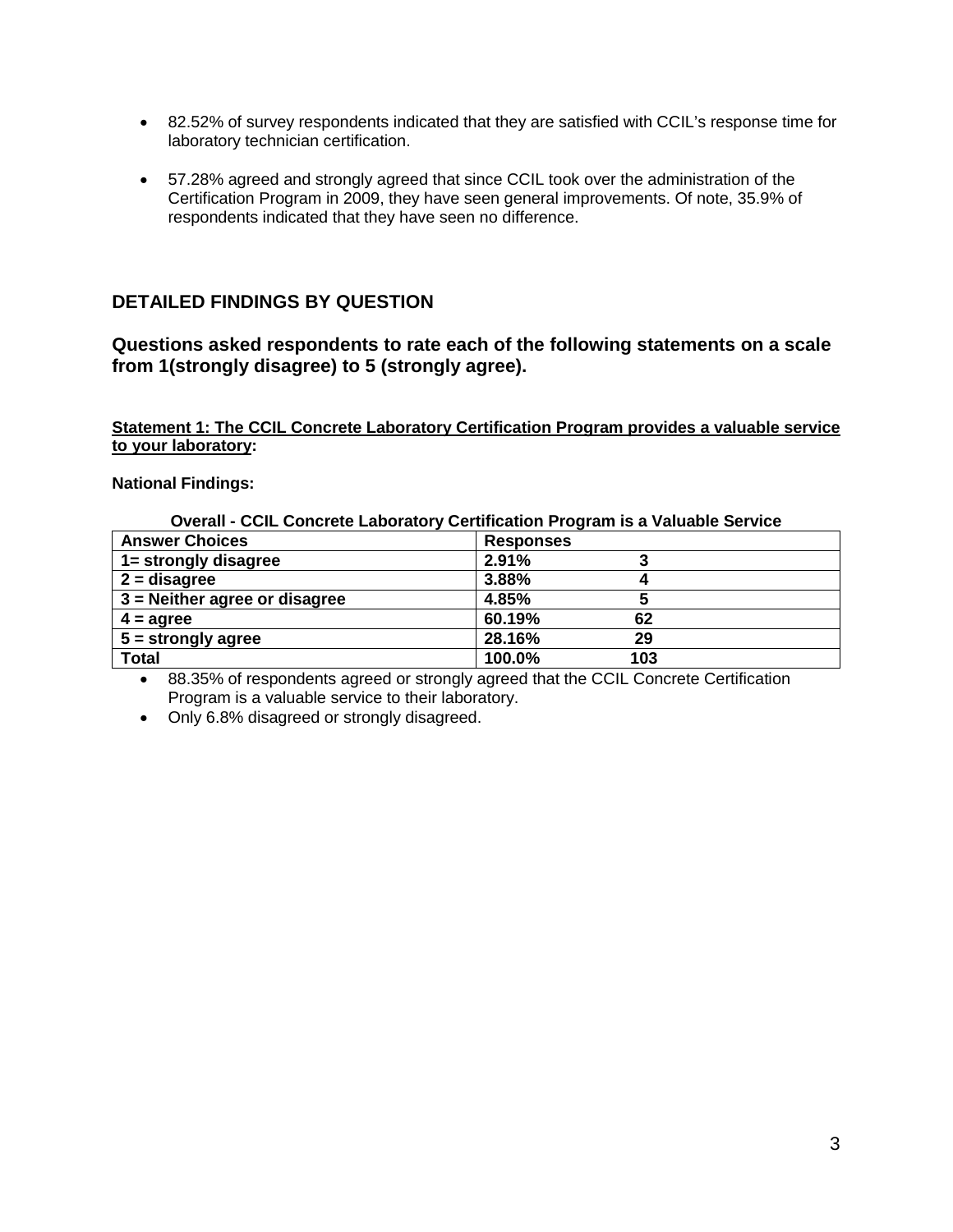

**Breakdown by Province Certification Program is a Valuable Service**

| <b>Province</b>              | <u> 881 - 1118 - 112 - 112 - 112 - 112 - 112 - 112 - 112 - 112 - 112 - 112 - 112 - 112 - 112 - 112 - 1</u><br>%Agree/Strongly Agree | <b>Neutral</b> | %Disagree/Strongly Disagree |
|------------------------------|-------------------------------------------------------------------------------------------------------------------------------------|----------------|-----------------------------|
| <b>BC</b>                    | 77.78%                                                                                                                              | 5.55%          | 16.67%                      |
| <b>Alberta</b>               | 90.0%                                                                                                                               | 5%             | 5%                          |
| <b>The Prairies</b>          | 100.0%                                                                                                                              | 0%             | $0\%$                       |
| <b>Ontario</b>               | 90.7%                                                                                                                               | 2.33%          | 6.97%                       |
| <b>Atlantic</b><br>provinces | 100.0%                                                                                                                              | 0%             | 0%                          |

• There was strong agreement across Canada (X-Quebec) that the certification program is a valuable service.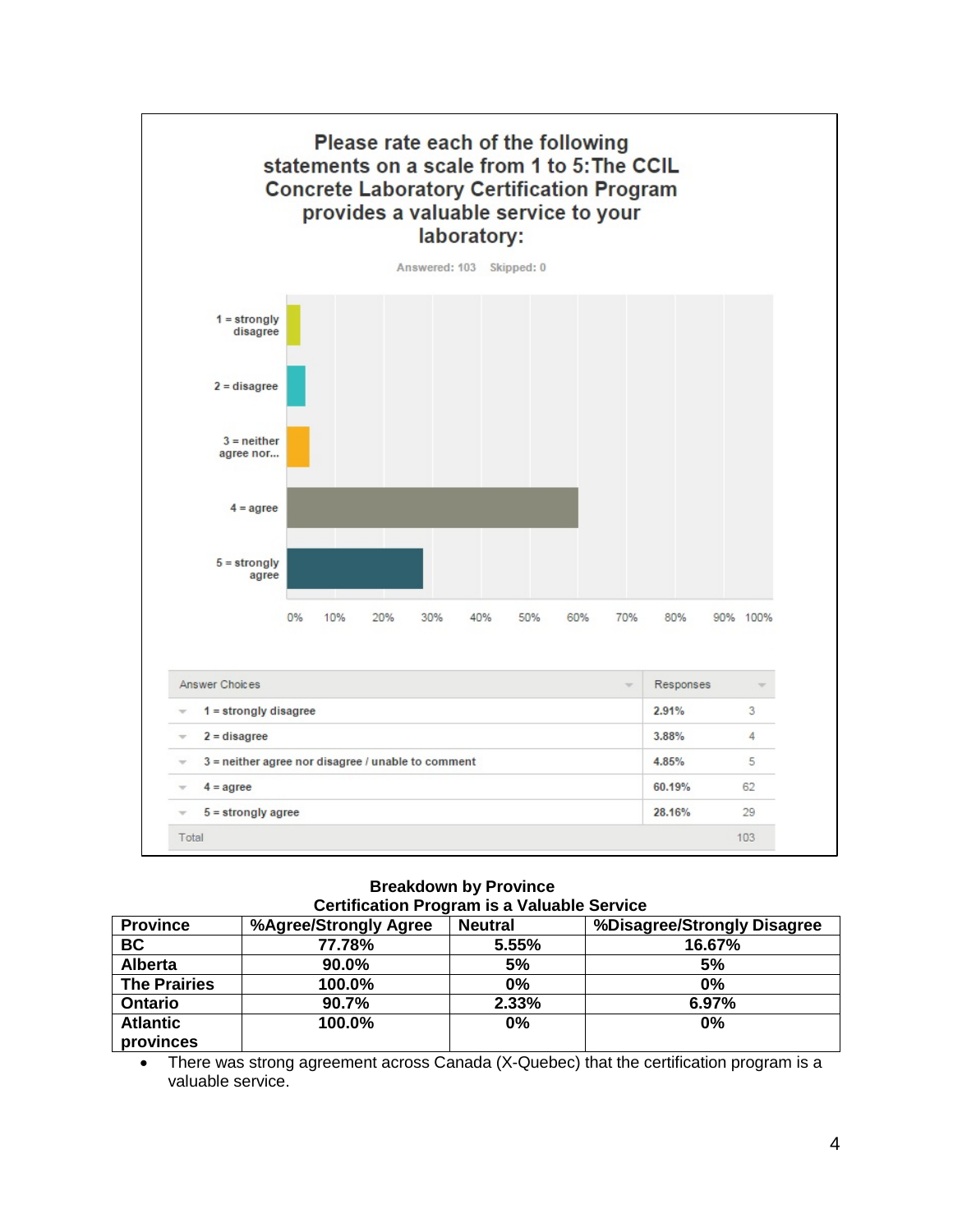## **Breakdown by Respondent Type Certification Program is a Valuable Service**

| <b>Respondent Type</b>            | %Agree/Strongly Agree | %Disagree/Strongly<br><b>Disagree/Neutral</b> |
|-----------------------------------|-----------------------|-----------------------------------------------|
| Independent Lab - CCIL            | 91.89%                | 5.41% disagree                                |
| <b>Members</b>                    |                       | 2.70% neutral                                 |
| <b>Independent Lab - Non-CCIL</b> | 66.7%                 | 16.66% disagree                               |
| <b>Members</b>                    |                       | 16.67% neutral                                |
| <b>Consulting Engineers</b>       | 89.13%                | 8.7% disagree                                 |
|                                   |                       | 2.17% neutral                                 |
| <b>Concrete Suppliers</b>         | 77.78%                | 0% disagree                                   |
|                                   |                       | 22.22% neutral                                |
| <b>Contractor (only 1)</b>        | 100.0%*               | 0% disagree                                   |
|                                   |                       | 0% neutral                                    |
| Government (only 1)               | 100.0%*.              | 0% disagree                                   |
|                                   |                       | 0% neutral                                    |
| Other (3)                         | 100.0%*.              | 0% disagree                                   |
|                                   |                       | 0% neutral                                    |

• Opinion of the value of the certification program was slightly softer among Non-CCIL Member Independent Laboratories although still in strong positive territory at 66.7%.

## **Statement 2: CCIL is adequately involved to the extent necessary in the development of the standards used for this Program:**

## **National Findings:**

## **Overall – Is CCIL Adequately Involved in Development of Standards for the Program**

| <b>Answer Choices</b>           | <b>Responses</b> |
|---------------------------------|------------------|
| 1= strongly disagree            | 0.97%            |
| $2 =$ disagree                  | 6.79%            |
| $3$ = Neither agree or disagree | 24.27%<br>25     |
| $4 = \text{agree}$              | 56.31%<br>58     |
| $5 =$ strongly agree            | 10.68%<br>11     |
| <b>NA</b>                       | 0.97%            |
| <b>Total</b>                    | 100.0%<br>103    |

• 66.99 % agreed and strongly agreed that CCIL is adequately involved to the extent necessary in the development of the standards used for this Program.

• 24.27% of respondents really had no opinion either way; they neither agreed nor disagreed with the CCIL level of involvement in the development of standards for the program.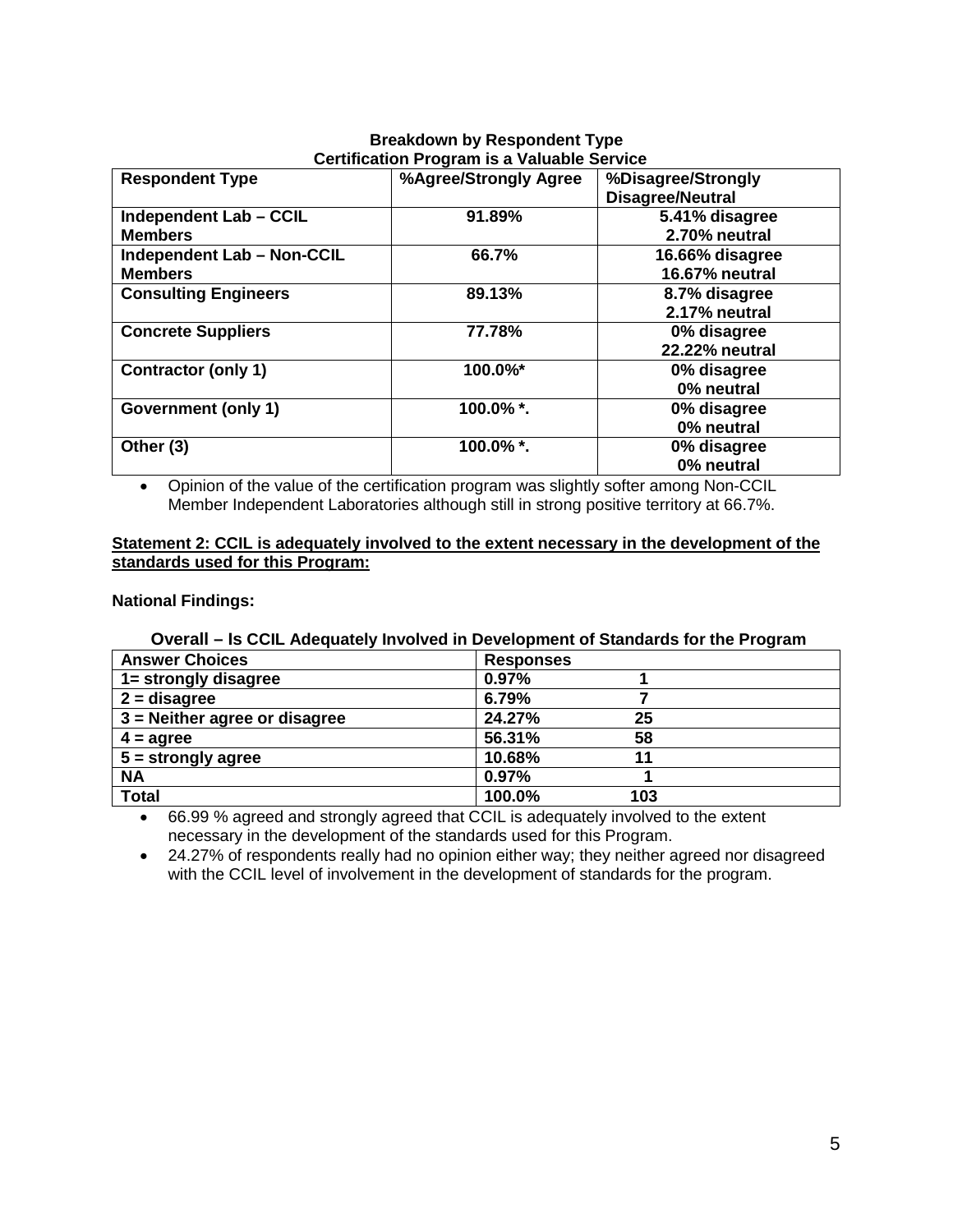

|  | Is CCIL Adequately Involved in the Development of Standards for the Certification Program |
|--|-------------------------------------------------------------------------------------------|
|--|-------------------------------------------------------------------------------------------|

| <b>Province</b>     | %Agree/Strongly Agree | <b>Neutral</b> | %Disagree/Strongly Disagree |
|---------------------|-----------------------|----------------|-----------------------------|
| <b>BC</b>           | 61.11%                | 27.78%         | 11.11%                      |
| <b>Alberta</b>      | 70.0%                 | 25.0%          | 5.0%                        |
| <b>The Prairies</b> | 66.67%                | 25.0%          | 8.33%                       |
| <b>Ontario</b>      | 66.67%                | 26.19%         | 7.14%                       |
| <b>Atlantic</b>     | 88.89%                | 11.11%         | 0%                          |
| provinces           |                       |                |                             |

• A majority of respondents in each province agreed and strongly agreed that CCIL is adequately involved in the development of standards.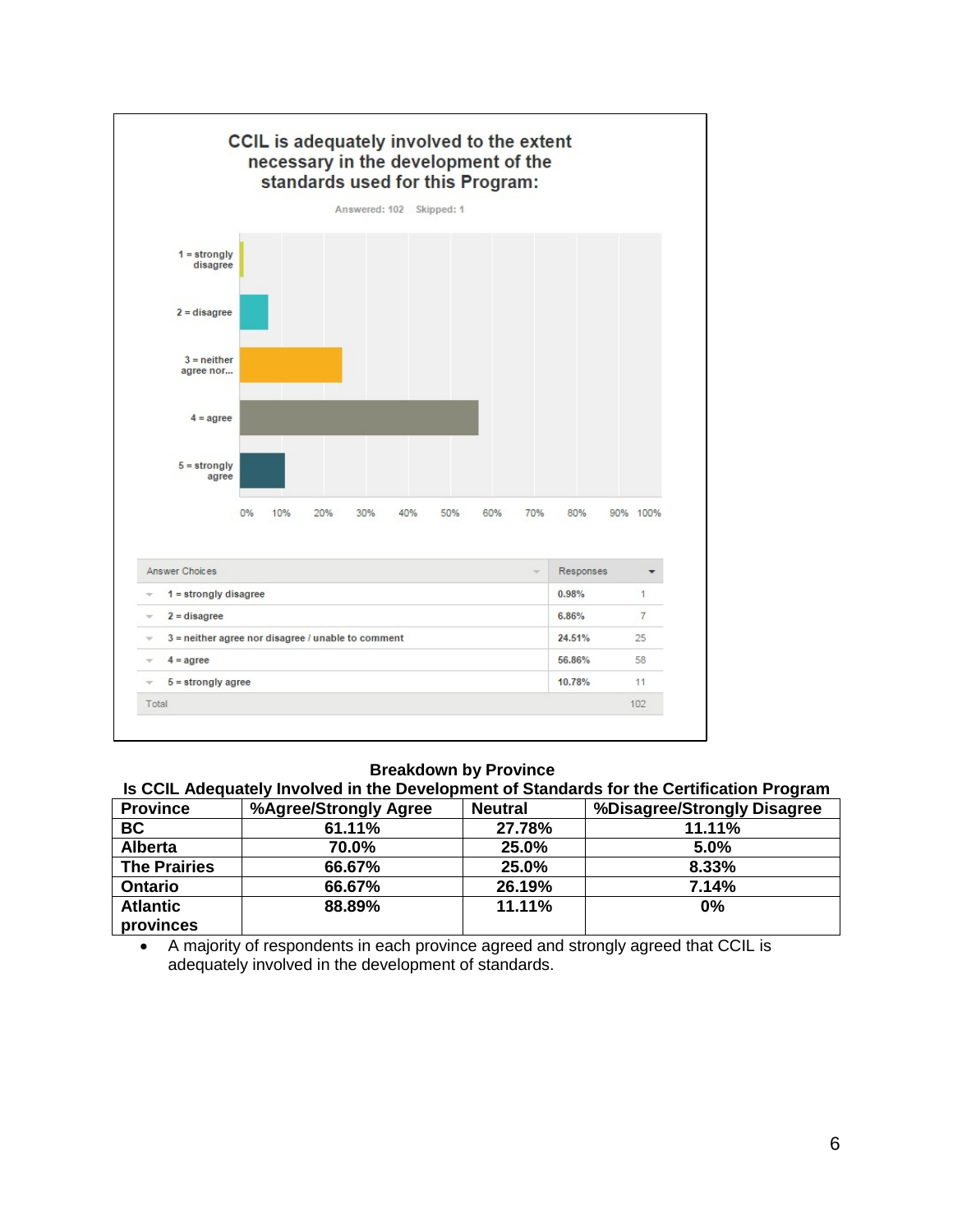## **Breakdown by Respondent Type Is CCIL Adequately Involved in the Development of Standards for the Certification Program**

| <b>Respondent Type</b>            | %Agree/Strongly Agree | %Disagree/Strongly      |
|-----------------------------------|-----------------------|-------------------------|
|                                   |                       | <b>Disagree/Neutral</b> |
| Independent Lab - CCIL            | 72.22%                | 13.89% disagree         |
| <b>Members</b>                    |                       | <b>13.89% neutral</b>   |
| <b>Independent Lab - Non-CCIL</b> | 66.67%                | 16.67% disagree         |
| <b>Members</b>                    |                       | <b>16.67% neutral</b>   |
| <b>Consulting Engineers</b>       | 69.56%                | 4.35% disagree          |
|                                   |                       | <b>26.09% neutral</b>   |
| <b>Concrete Suppliers</b>         | 33.33%                | 0% disagree             |
|                                   |                       | 66.67% neutral          |
| <b>Contractor (only 1)</b>        | 100.0%*               | 0% disagree             |
|                                   |                       | 0% neutral              |
| Government (only 1)               | 100.0%*.              | 0% disagree             |
|                                   |                       | 0% neutral              |
| Other (3)                         | 100.0%*.              | 0% disagree             |
|                                   |                       | 0% neutral              |

• Based on responses, it appears that concrete suppliers do not think that CCIL is adequately involved to the extent necessary in the development of the standards used for this Program.

• Only 33.33% agreed and strongly agreed with the statement and 66.66% were neutral.

## **Statement 3: CCIL to the extent necessary promotes and advertises this Certification Program:**

**National Findings:** 

## **Overall – Is CCIL Promoting and Advertising the Program to the Extent Necessary**

| <b>Answer Choices</b>           | <b>Responses</b> |
|---------------------------------|------------------|
| 1= strongly disagree            | 0.97%            |
| $2 =$ disagree                  | 15.53%<br>16     |
| $3$ = Neither agree or disagree | 21.35%<br>22     |
| $4 = \text{agree}$              | 52.42%<br>54     |
| $5 =$ strongly agree            | 7.87%            |
| <b>NA</b>                       | 1.94%            |
| <b>Total</b>                    | 100.0%<br>103    |

• 60.22% agreed and strongly agreed that CCIL promotes and advertises the Certification Program to the extent necessary.

• 16.50% disagreed/strongly disagreed.

• 21.36% were neutral on the issue.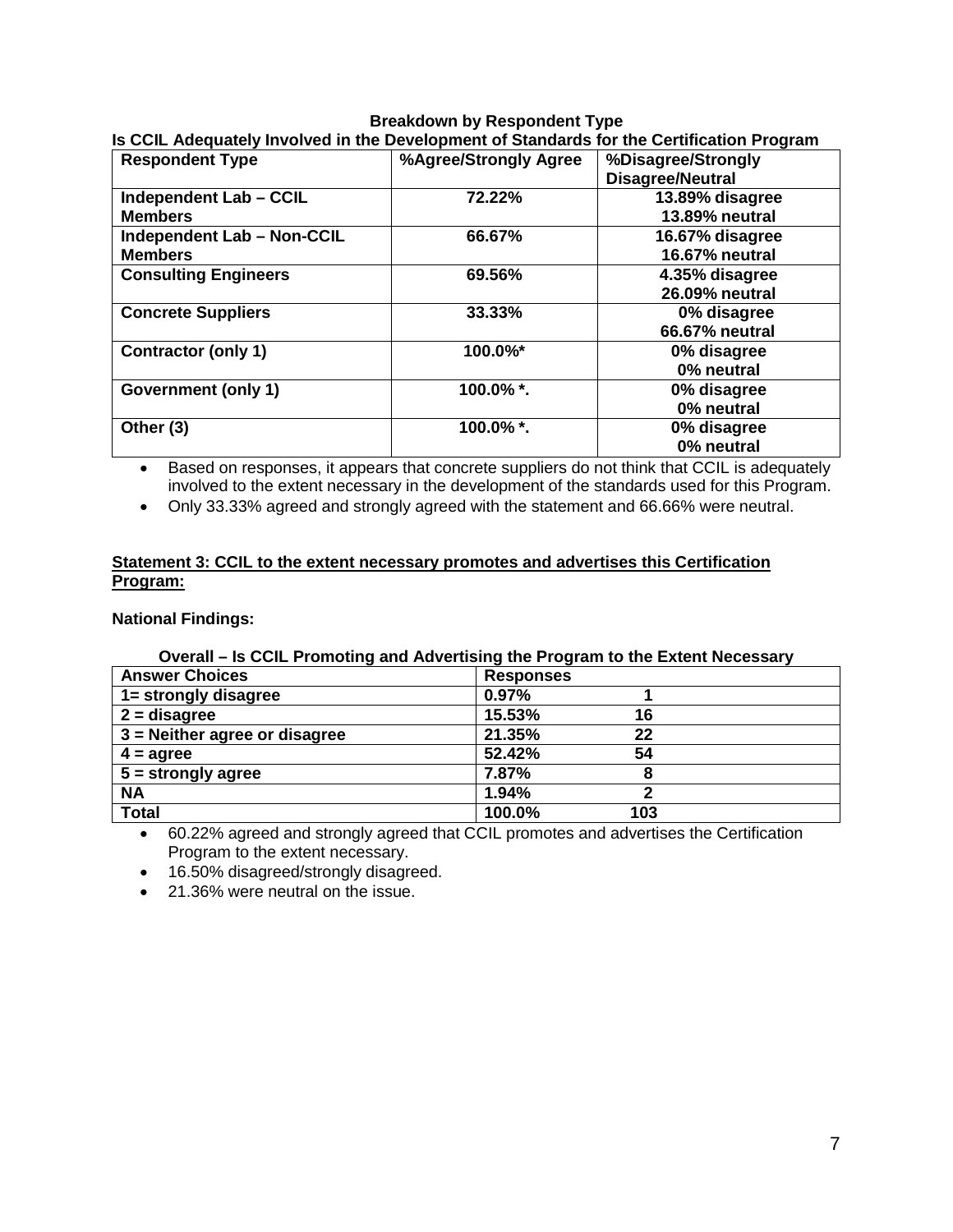

### **Is CCIL Promoting and Advertising the Program to the Extent Necessary**

| <b>Province</b>     | %Agree/Strongly Agree | <b>Neutral</b> | %Disagree/Strongly<br><b>Disagree</b> |
|---------------------|-----------------------|----------------|---------------------------------------|
| <b>BC</b>           | 50.0%                 | 16.67%         | 33.33%                                |
| <b>Alberta</b>      | 60.0%                 | 35.0%          | 5.0%                                  |
| <b>The Prairies</b> | 41.67%                | 25.0%          | 33.33%                                |
| <b>Ontario</b>      | 68.29%                | 19.51%         | 12.20%                                |
| <b>Atlantic</b>     | 88.89%                | 11.11%         | 0.00%                                 |
| provinces           |                       |                |                                       |

• Most of the survey respondents generally think that CCIL does a good job promoting and advertising the program with the exception of the Prairie Provinces where only 41.67% agreed and strongly agreed that CCIL promotes and advertises the Certification Program to the extent necessary.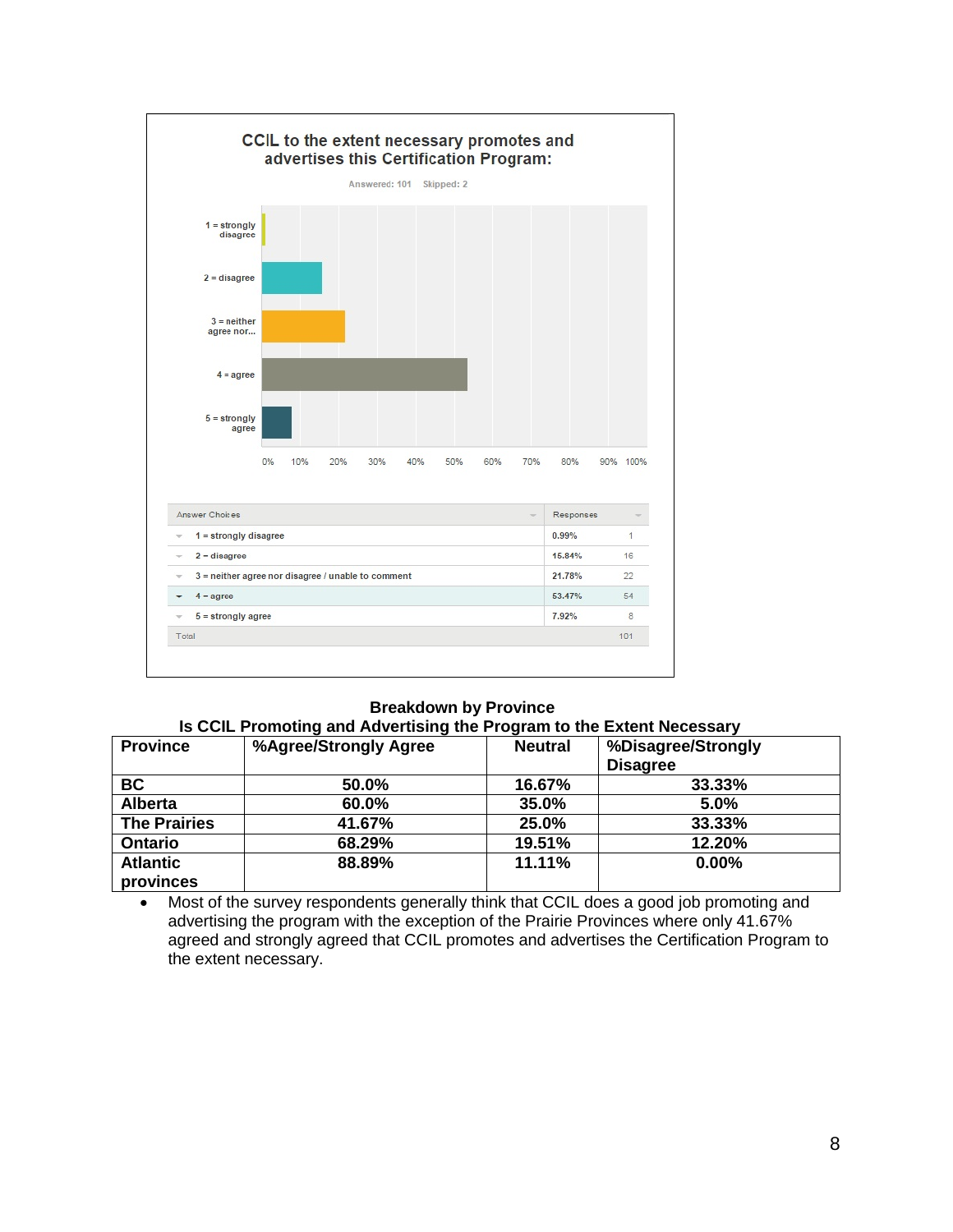### **Breakdown by Respondent Type Is CCIL Promoting and Advertising the Program to the Extent Necessary<br>Respondent Type 1996 1996 1997/2009 1998 1999/Strongly Agree 1996 1998 1999/Strongly Respondent Type %Agree/Strongly Agree %Disagree/Strongly Disagree/Neutral Independent Lab – CCIL Members 64.86% 13.52% disagree 21.62% neutral Independent Lab – Non-CCIL Members 16.67% 33.33% disagree 50% neutral Consulting Engineers** 65.91% **18.18% neutral Concrete Suppliers 55.56% 22.22% disagree 22.22% neutral Contractor (only 1) 100.0%\* 0% disagree 0% neutral Government (only 1) 100.0% \*. 0% disagree 0% neutral Other (3) 66.7% \*. 0% disagree 33.3% neutral**

• Clearly Non-CCIL Independent Laboratories think that CCIL could do a better job promoting and advertising the Certification Program.

## **Statement 4: With the reduction in fees charged for this Program in recent years, the current fees are appropriate:**

**National Findings:** 

## **Overall - Are Current Fees Appropriate Given Fee Reductions in Recent Years**

| <b>Answer Choices</b>           | <b>Responses</b> |
|---------------------------------|------------------|
| 1= strongly disagree            | 0.97%            |
| $2 =$ disagree                  | 7.77%<br>8       |
| $3$ = Neither agree or disagree | 29.13%<br>30     |
| $4 = \text{agree}$              | 50.49%<br>52     |
| $5 =$ strongly agree            | 10.68%<br>11     |
| <b>NA</b>                       | 0.97%            |
| <b>Total</b>                    | 100.0%<br>103    |

• 61.17% agreed and strongly agreed that the current fees charged for the Certification Program are appropriate.

• Only 8.74% of respondents disagreed and strongly disagreed that the fees are appropriate.

• The large neutral response of 29.13% is very significant suggesting that CCIL should approach the issue of fees with caution.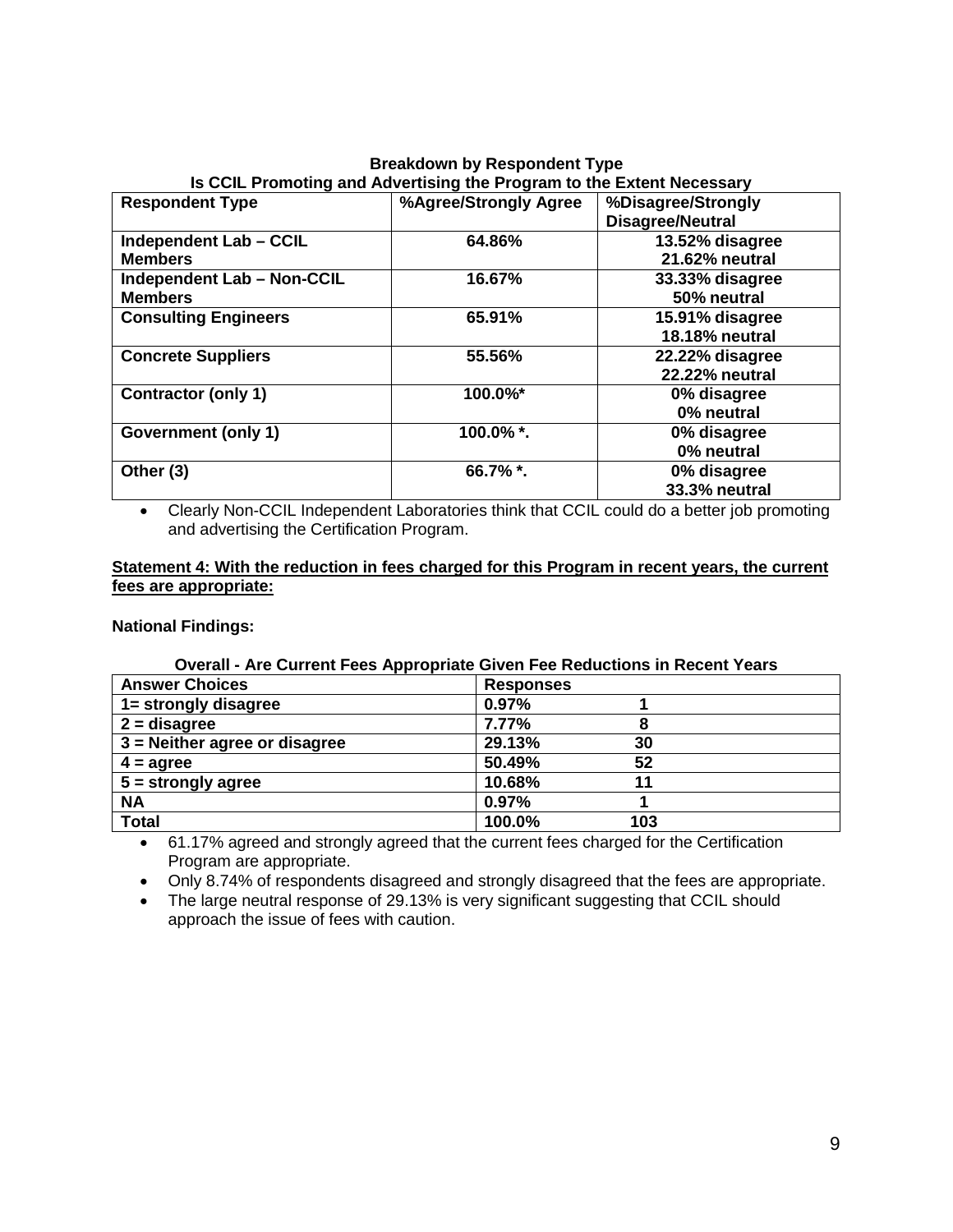

### **Breakdown by Province Are Current Fees Appropriate Given Fee Reductions in Recent Years**

| <b>Province</b>     | %Agree/Strongly Agree | <b>Neutral</b> | %Disagree/Strongly<br><b>Disagree</b> |
|---------------------|-----------------------|----------------|---------------------------------------|
| <b>BC</b>           | 55.55%                | 38.9%          | 5.55%                                 |
| <b>Alberta</b>      | 60.0%                 | 25.0%          | 15.0%                                 |
| <b>The Prairies</b> | 66.67%                | 25.0%          | 8.33%                                 |
| <b>Ontario</b>      | 61.90%                | 28.57%         | 9.53%                                 |
| <b>Atlantic</b>     | 66.67%                | 33.33%         | 0.00%                                 |
| provinces           |                       |                |                                       |

• On a provincial basis, there appears to be some enhanced price sensitivity to fees particularly in BC and while ratings on this metric are generally in positive territory,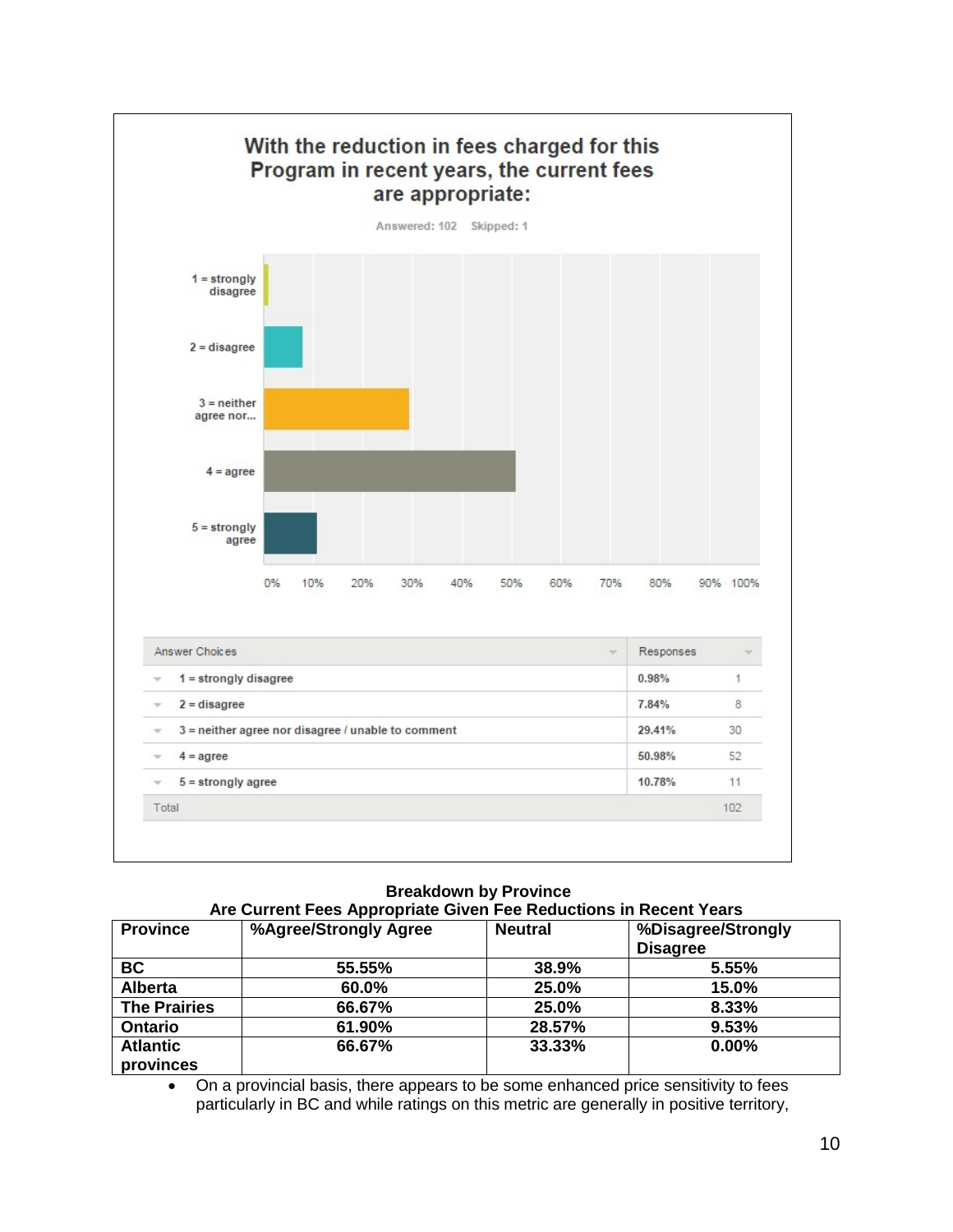agreement in the range of 60% underscores the need for CCIL to proceed with caution on any program fee increases.

| Are Current Fees Appropriate Given Fee Reductions in Recent Years |                       |                         |  |  |
|-------------------------------------------------------------------|-----------------------|-------------------------|--|--|
| <b>Respondent Type</b>                                            | %Agree/Strongly Agree | %Disagree/Strongly      |  |  |
|                                                                   |                       | <b>Disagree/Neutral</b> |  |  |
| Independent Lab - CCIL                                            | 61.11%                | 8.33% disagree          |  |  |
| <b>Members</b>                                                    |                       | 30.56% neutral          |  |  |
| <b>Independent Lab - Non-CCIL</b>                                 | 16.67%                | 16.67% disagree         |  |  |
| <b>Members</b>                                                    |                       | 66.67% neutral          |  |  |
| <b>Consulting Engineers</b>                                       | 69.56%                | 10.87% disagree         |  |  |
|                                                                   |                       | 19.57% neutral          |  |  |
| <b>Concrete Suppliers</b>                                         | 33.33%                | 0% disagree             |  |  |
|                                                                   |                       | 66.67% neutral          |  |  |
| <b>Contractor (only 1)</b>                                        | 100.0%*               | 0% disagree             |  |  |
|                                                                   |                       | 0% neutral              |  |  |
| Government (only 1)                                               | 100.0%*.              | 0% disagree             |  |  |
|                                                                   |                       | 0% neutral              |  |  |
| Other (3)                                                         | 100.0%*.              | 0% disagree             |  |  |
|                                                                   |                       | 0% neutral              |  |  |

## **Breakdown by Respondent Type Are Current Fees Appropriate Given Fee Reductions in Recent Years**

• **There is general consensus that fees are appropriate; however, Non-CCIL Member Labs are less supportive of the current fees than other groups.** 

**Statement 5: CCIL's service to this Program should be increased, even if this results in an increase in the fees:**

## **National Findings:**

## **Overall – Should CCIL Increase Service to the Program Even if it Results in a Fee Increase**

| <b>Answer Choices</b>           | <b>Responses</b> |  |  |
|---------------------------------|------------------|--|--|
| 1= strongly disagree            | 6.79%            |  |  |
| $2 =$ disagree                  | 29.13%<br>30     |  |  |
| $3$ = Neither agree or disagree | 40.78%<br>42     |  |  |
| $4 = \text{agree}$              | 20.39%<br>21     |  |  |
| $5 =$ strongly agree            | 1.94%<br>◠       |  |  |
| <b>NA</b>                       | 0.97             |  |  |
| <b>Total</b>                    | 100.0%<br>103    |  |  |

• Support for an increase in fees paid for the program is weak. Only 22.33% of respondents agreed and strongly agreed that CCIL's service to this Program should be increased, even if this results in an increase in the fees paid for the program.

• 35.92% disagreed and strongly disagreed showing a level of price sensitivity that should be noted by CCIL.

• And importantly, 40.78% are currently neutral suggesting a wait and see attitude.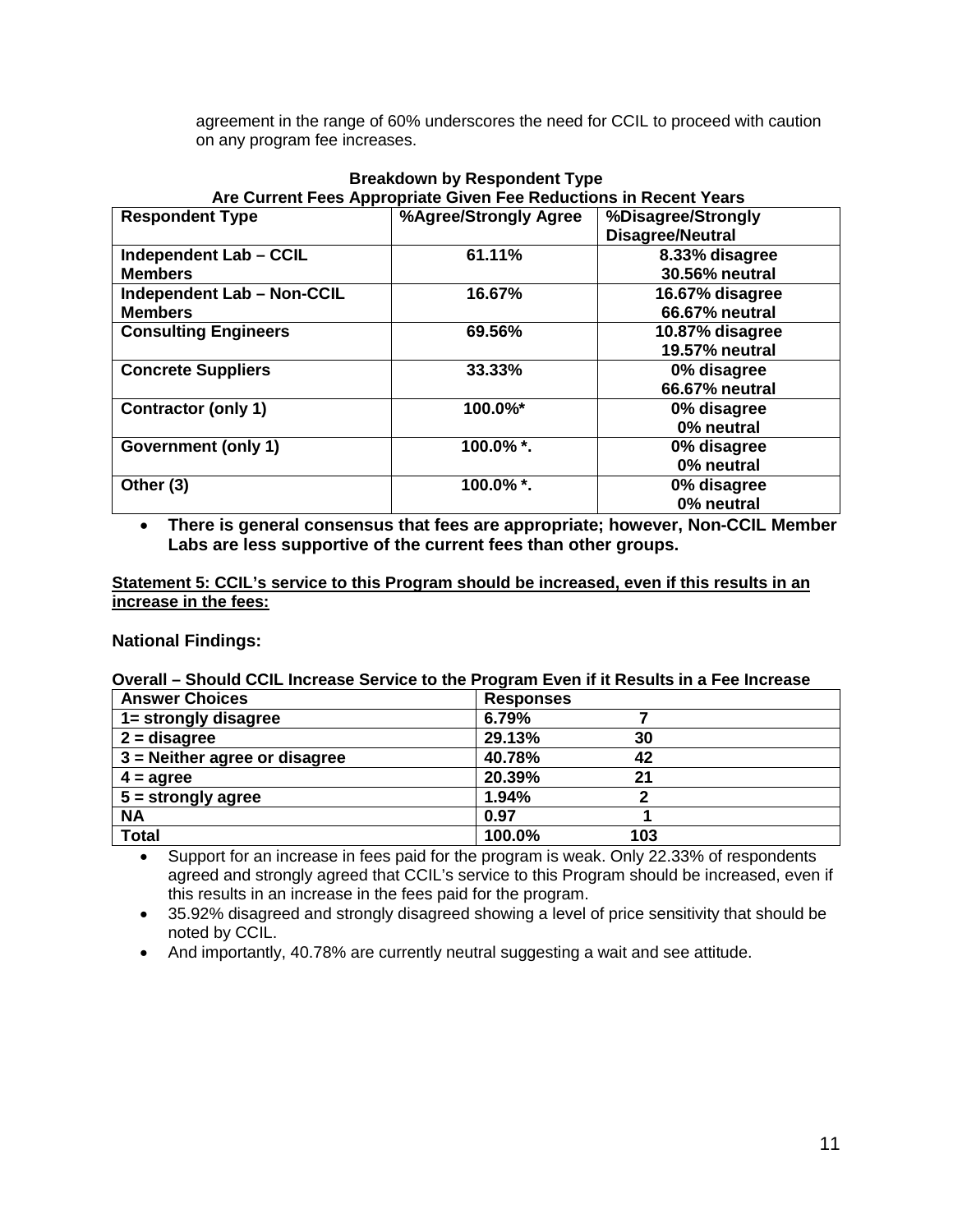

### **Should CCIL Increase Service to the Program Even if it Results in a Fee Increase**

| <b>Province</b>     | %Agree/Strongly Agree | <b>Neutral</b> | %Disagree/Strongly |
|---------------------|-----------------------|----------------|--------------------|
|                     |                       |                | <b>Disagree</b>    |
| BC                  | 11.11%                | 55.56%         | 33.33%             |
| <b>Alberta</b>      | 35.0%                 | 45.0%          | 20.00%             |
| <b>The Prairies</b> | 33.33%                | 33.33%         | 33.33%             |
| <b>Ontario</b>      | 16.67%                | 38.1%          | 45.23%             |
| <b>Atlantic</b>     | 33.33%                | 33.33%         | 33.33%             |
| provinces           |                       |                |                    |

• On a provincial basis, opinion on possible fee hikes for the program was largely neutral to negative indicating that there is not strong support for an increase in service that would necessitate an increase in fees for the program.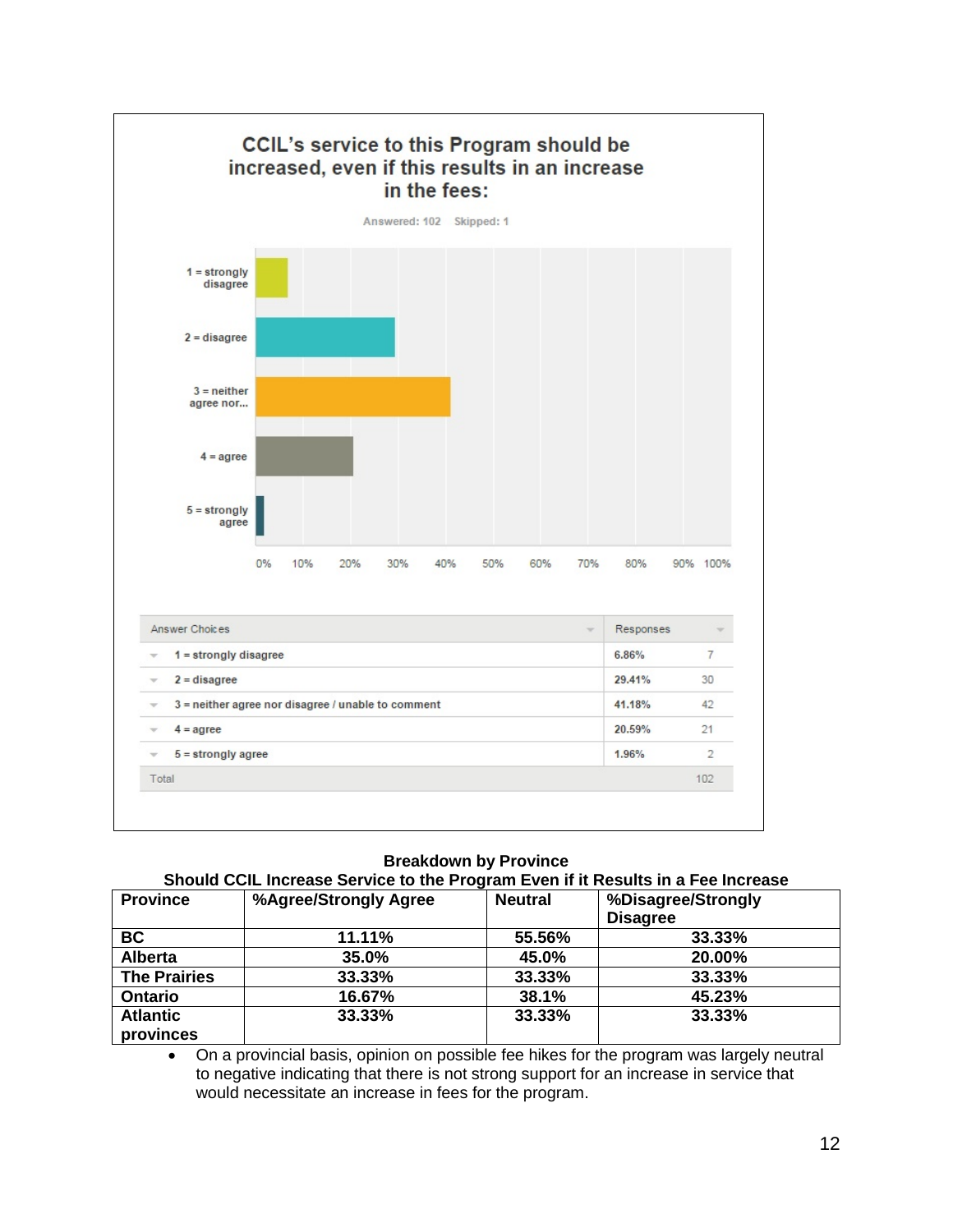| Breakdown by Respondent Type                                                     |                       |                         |  |  |
|----------------------------------------------------------------------------------|-----------------------|-------------------------|--|--|
| Should CCIL Increase Service to the Program Even if it Results in a Fee Increase |                       |                         |  |  |
| <b>Respondent Type</b>                                                           | %Agree/Strongly Agree | %Disagree/Strongly      |  |  |
|                                                                                  |                       | <b>Disagree/Neutral</b> |  |  |
| Independent Lab - CCIL                                                           | 19.44%                | 41.67% disagree         |  |  |
| <b>Members</b>                                                                   |                       | 38.89% neutral          |  |  |
| <b>Independent Lab - Non-CCIL</b>                                                | 16.67%                | 66.67% disagree         |  |  |
| <b>Members</b>                                                                   |                       | 16.67% neutral          |  |  |
| <b>Consulting Engineers</b>                                                      | 17.39%                | 34.78% disagree         |  |  |
|                                                                                  |                       | 47.83% neutral          |  |  |
| <b>Concrete Suppliers</b>                                                        | 44.45%                | 22.22% disagree         |  |  |
|                                                                                  |                       | 33.33% neutral          |  |  |
| <b>Contractor (only 1)</b>                                                       | $0\%$                 | 0% disagree             |  |  |
|                                                                                  |                       | 100% neutral            |  |  |
| Government (only 1)                                                              | 100.0%*.              | 0% disagree             |  |  |
|                                                                                  |                       | 0% neutral              |  |  |
| Other (3)                                                                        | 66.67%*.              | 0% disagree             |  |  |
|                                                                                  |                       | 33.33% neutral          |  |  |

# **Breakdown by Respondent Type**

**Statement 6: The reference and working documents for the Certification Program are easily accessible:**

## **National Findings:**

## **Overall – Reference and Working Documents Easily Accessible**

| <b>Answer Choices</b>           | <b>Responses</b> |     |  |
|---------------------------------|------------------|-----|--|
| 1= strongly disagree            | 0%               |     |  |
| $2 =$ disagree                  | 15.53%           | 16  |  |
| $3$ = Neither agree or disagree | 11.65%           | 12  |  |
| $4 = \text{agree}$              | 59.22%           | 61  |  |
| $5 =$ strongly agree            | 13.59%           | 14  |  |
| <b>NA</b>                       |                  |     |  |
| <b>Total</b>                    | 100.0%           | 103 |  |

• 72.81% agreed and strongly agreed that the reference and working documents for the Certification Program are easily accessible.

• Only 15.53% showed any level of disagreement.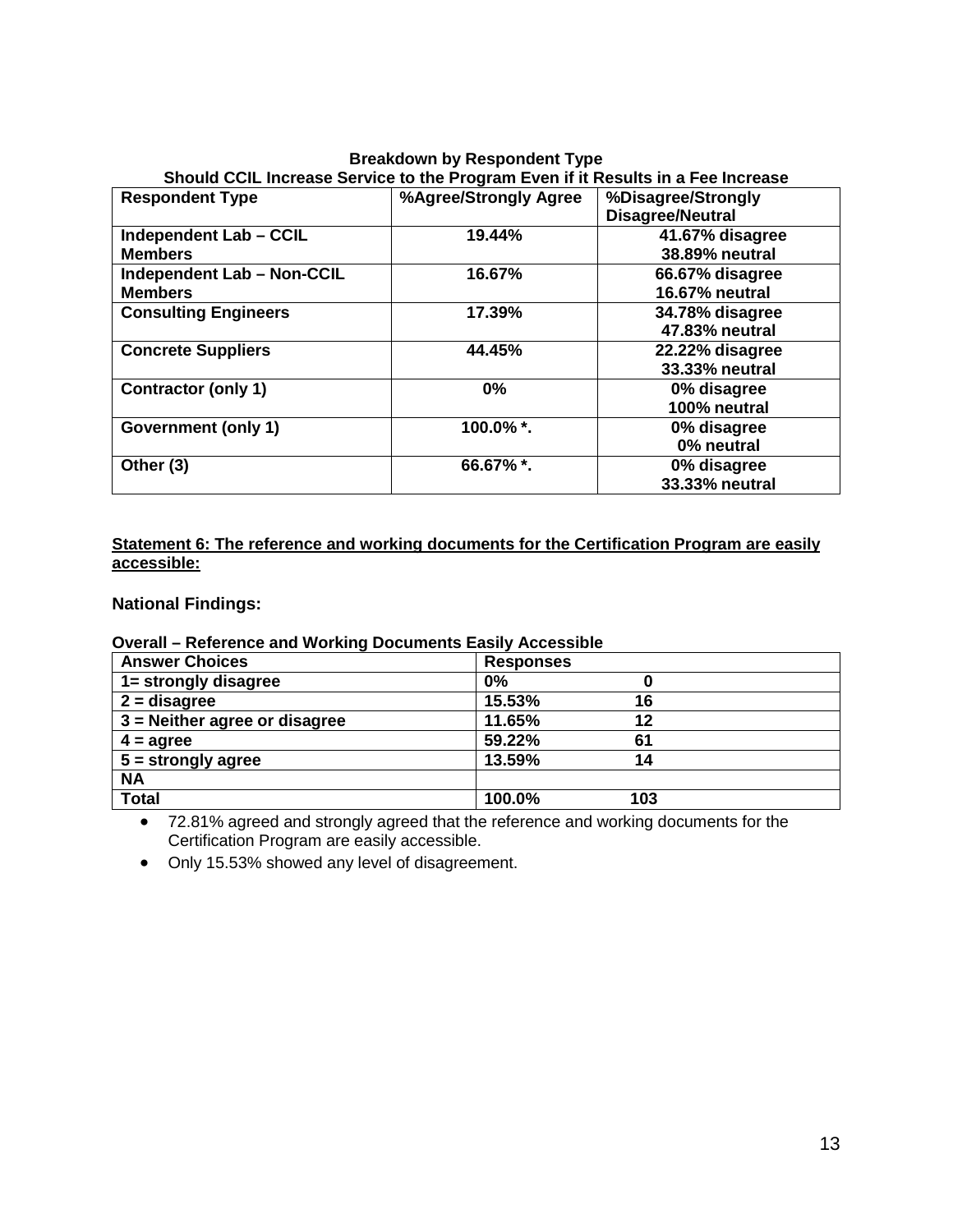

### **Breakdown by Province Reference and Working Documents Easily Accessible**

|                     | <b>NOICHOLOGING HOLIGING DOCUMENTS LASH!</b><br><b>LIANDRA</b> |                |                    |  |  |
|---------------------|----------------------------------------------------------------|----------------|--------------------|--|--|
| <b>Province</b>     | %Agree/Strongly Agree                                          | <b>Neutral</b> | %Disagree/Strongly |  |  |
|                     |                                                                |                | <b>Disagree</b>    |  |  |
| BC                  | 83.33%                                                         | 5.56%          | 11.11%             |  |  |
| <b>Alberta</b>      | 75.0%                                                          | 15.0%          | 10.0%              |  |  |
| <b>The Prairies</b> | 75.0%                                                          | 8.33%          | 16.67%             |  |  |
| <b>Ontario</b>      | 69.77%                                                         | 11.63%         | 18.60%             |  |  |
| <b>Atlantic</b>     | 66.67%                                                         | 22.22%         | 11.11%             |  |  |
| provinces           |                                                                |                |                    |  |  |

• There is widespread agreement that documents are easily accessible.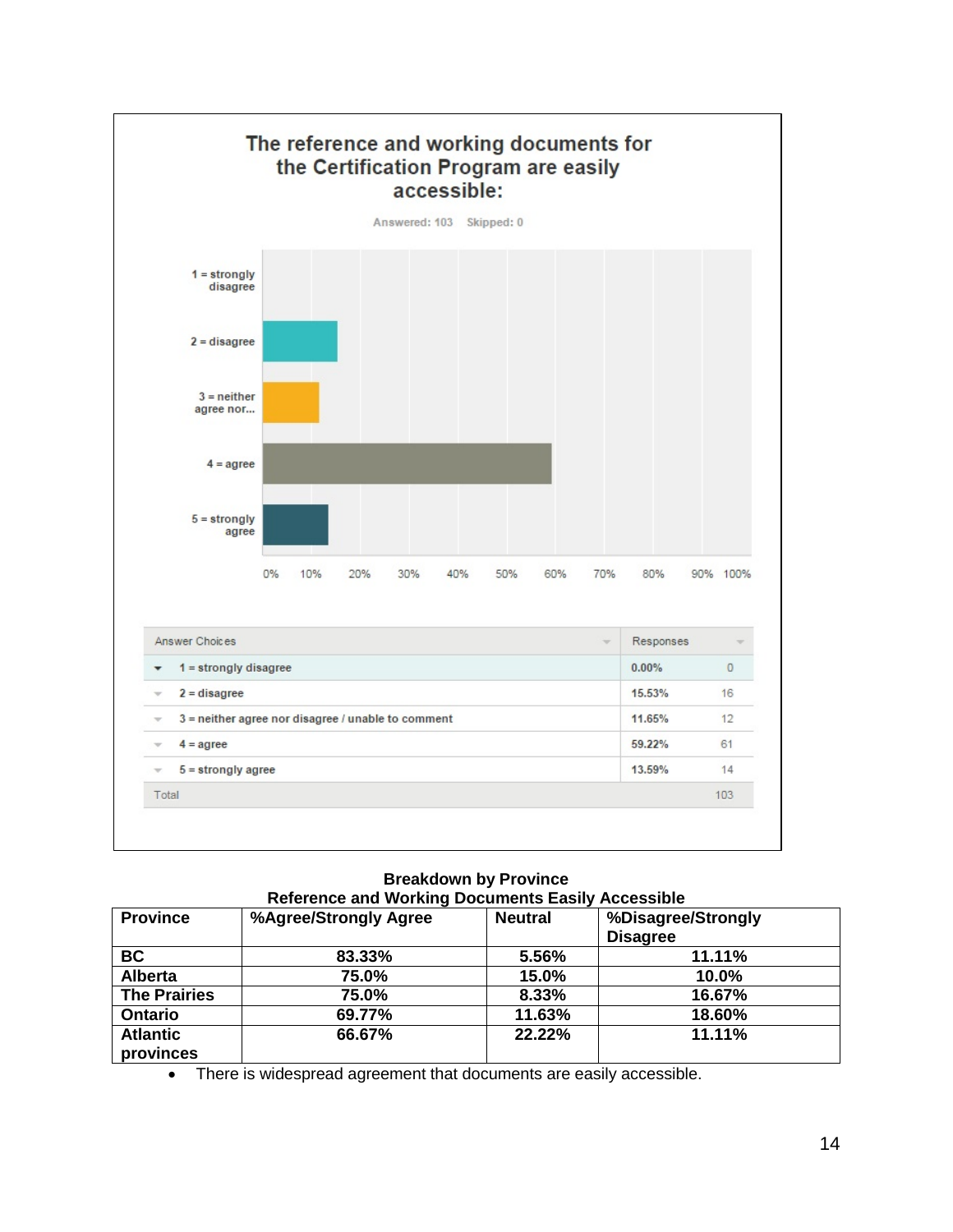## **Breakdown by Respondent Type Reference and Working Documents Easily Accessible**

| <b>Respondent Type</b>            | %Agree/Strongly Agree | %Disagree/Strongly    |
|-----------------------------------|-----------------------|-----------------------|
|                                   |                       | <b>Disagree</b>       |
| Independent Lab - CCIL            | 75.70%                | 13.20% disagree       |
| <b>Members</b>                    |                       | 11.10% neutral        |
| <b>Independent Lab - Non-CCIL</b> | 33.33%                | 50.0% disagree        |
| <b>Members</b>                    |                       | 16.67% neutral        |
| <b>Consulting Engineers</b>       | 76.09%                | 10.87% disagree       |
|                                   |                       | <b>13.04% neutral</b> |
| <b>Concrete Suppliers</b>         | 55.56%                | 33.33% disagree       |
|                                   |                       | <b>11.11% neutral</b> |
| <b>Contractor (only 1)</b>        | 100.0%                | 0% disagree           |
|                                   |                       | 0% neutral            |
| Government (only 1)               | 100.0%*               | 0% disagree           |
|                                   |                       | 0% neutral            |
| Other (3)                         | 100.0%*               | 0% disagree           |
|                                   |                       | 0% neutral            |

• The findings show that Non-CCIL Member Labs are not as supportive with only 33.33% in the survey indicating satisfaction with the easy access to documents; 50% disagreed and strongly disagreed that the reference and working documents are easy to access.

## **Statement 7: These reference and working documents are a benefit to your laboratory:**

## **National Findings:**

## **Overall – Reference and Working Documents Benefit Your Laboratory**

| <b>Answer Choices</b>           | <b>Responses</b> |
|---------------------------------|------------------|
| 1= strongly disagree            | 0%               |
| $2 =$ disagree                  | 6.79%            |
| $3$ = Neither agree or disagree | 13.59%<br>14     |
| $4 = \text{agree}$              | 58.25%<br>60     |
| $5 =$ strongly agree            | 20.39%<br>21     |
| <b>NA</b>                       | 0.97%            |
| <b>Total</b>                    | 100.0%<br>103    |

• 78.64% agreed and strongly agreed that the reference and working documents are a benefit to their laboratory.

• A small number – 6.78% - disagreed/strongly disagreed that the documents were of any benefit to their laboratory.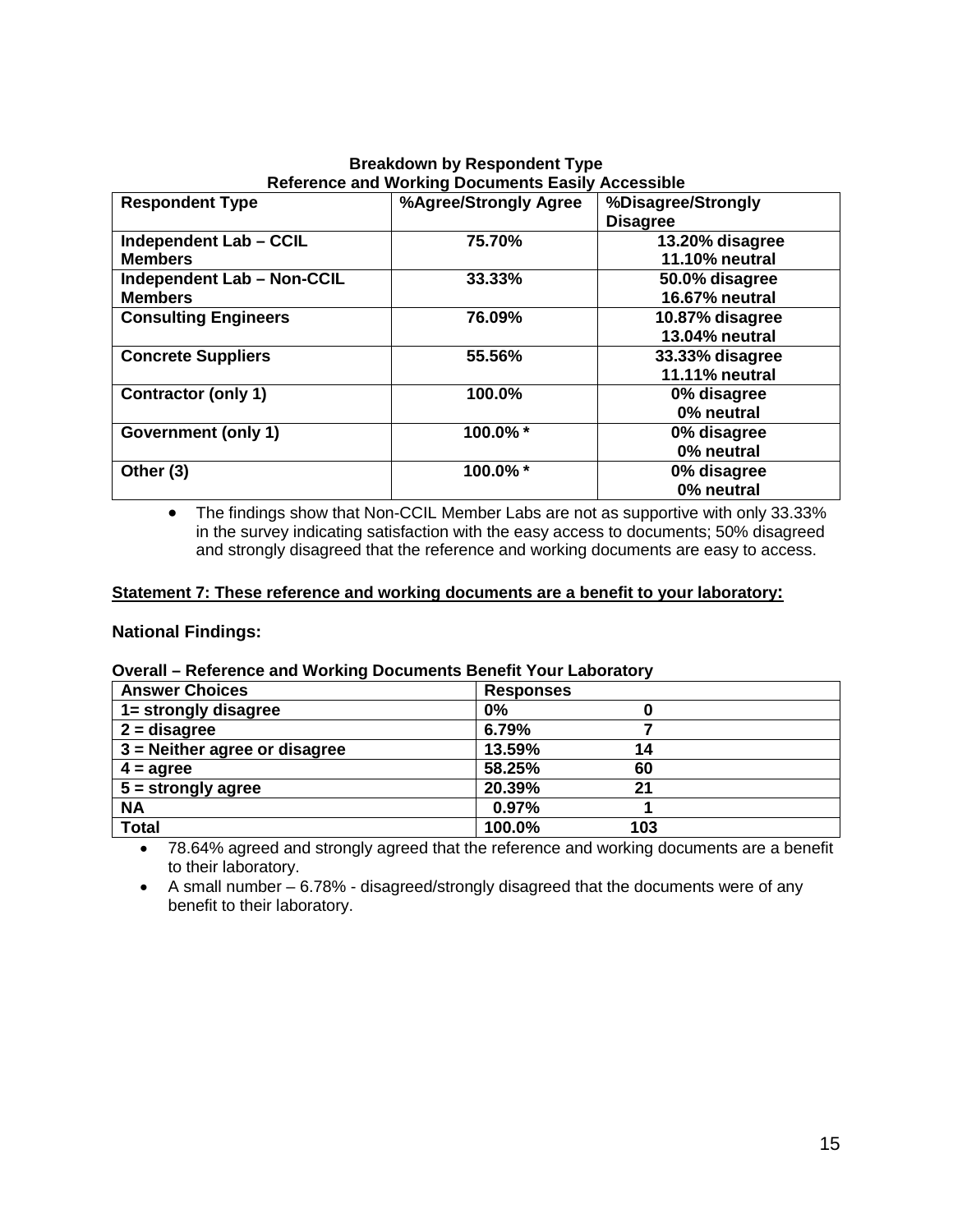

### **Breakdown by Province Reference and Working Documents Benefit Your Laboratory**

| <b>Province</b>              | %Agree/Strongly Agree | <b>Neutral</b> | %Disagree/Strongly<br><b>Disagree</b> |
|------------------------------|-----------------------|----------------|---------------------------------------|
| <b>BC</b>                    | 66.67%                | 22.22%         | 11.11%                                |
| <b>Alberta</b>               | 78.95%                | 21.05%         | 0.00%                                 |
| <b>The Prairies</b>          | 75.0%                 | 16.67%         | 8.33%                                 |
| <b>Ontario</b>               | 88.37%                | 6.98%          | 4.65%                                 |
| <b>Atlantic</b><br>provinces | 77.78%                | 22.22%         | 0.00%                                 |

• There was general strong agreement in all provinces that the reference and working documents benefit their laboratories.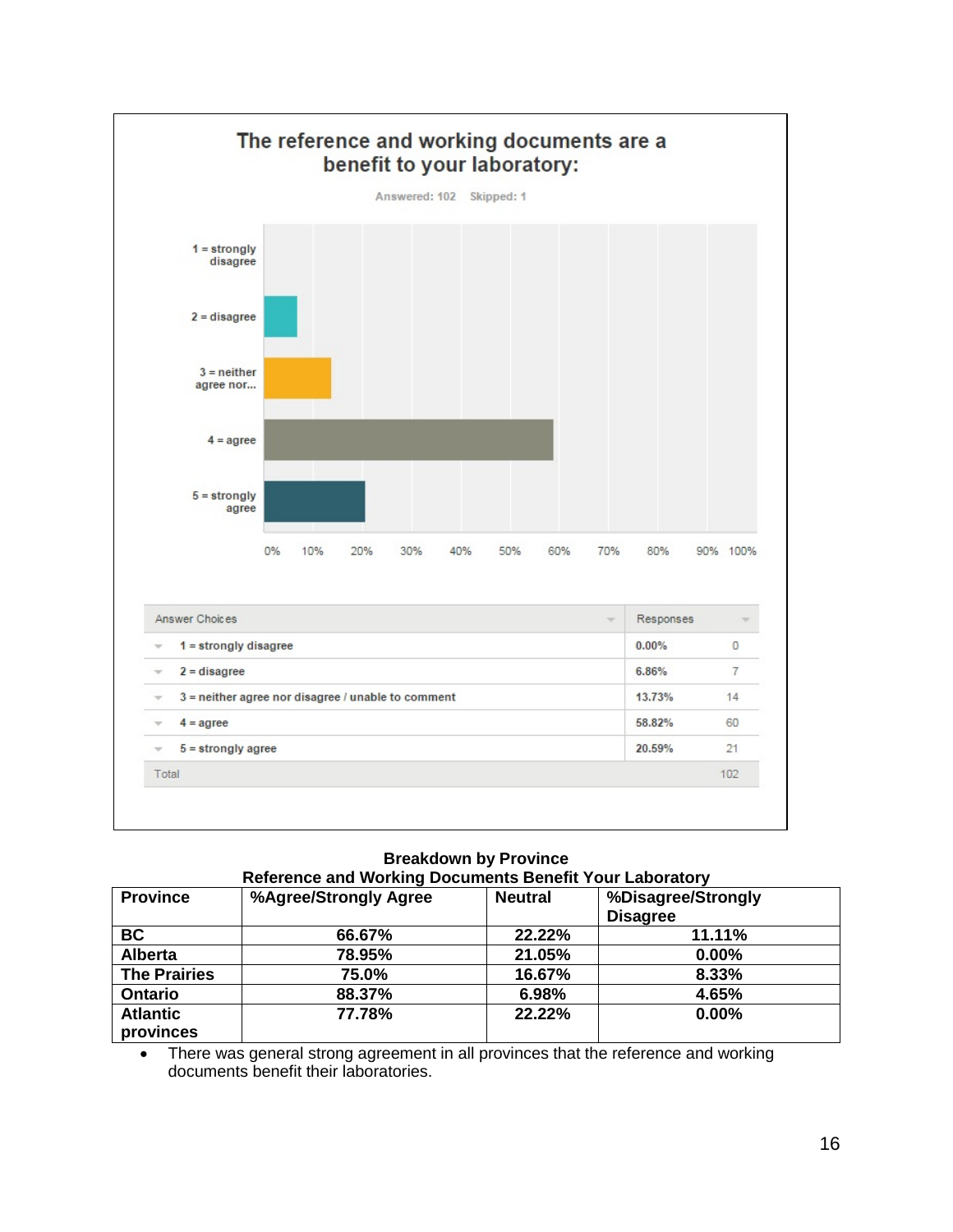### **Breakdown by Respondent Type Reference and Working Documents Benefit Your Laboratory<br>Respondent Type 19th Connect Agree/Strongly Agree 19th Connect Strongly Agree 19th Respondent Type %Agree/Strongly Agree %Disagree/Strongly Disagree/Neutral Independent Lab – CCIL Members 83.78% 5.41% disagree 10.81% neutral Independent Lab – Non-CCIL Members 50.0% 0.00% disagree 50.0% neutral Consulting Engineers** 82.22% **11.11% neutral Concrete Suppliers 66.67% 22.22% disagree 11.11% neutral Contractor (only 1) 0.0%\* 0% disagree 100.0% neutral Government (only 1) 100.0% \* 0% disagree 0% neutral Other (3) 100.0% \* 0% disagree 0% neutral**

• Again while there was strong agreement on the benefit of the certification materials to their individual laboratories, the program showed some softness in this area among Non-CCIL member Independent laboratories with only 50% finding the reference and working documents valuable.

## **Statement 8: Laboratories must undergo an audit once a year by CCIL to maintain certification. Your laboratory is satisfied with the annual audit:**

## **National Findings:**

## **Overall – Satisfaction with the Annual Audit to Maintain Certification**

| <b>Answer Choices</b>           | <b>Responses</b> |
|---------------------------------|------------------|
| 1= strongly disagree            | 0.97%            |
| $2 =$ disagree                  | 8.74%<br>g       |
| $3$ = Neither agree or disagree | 3.88%<br>4       |
| $4 = \text{agree}$              | 66.02%<br>68     |
| $5 =$ strongly agree            | 20.39%<br>21     |
| <b>NA</b>                       |                  |
| <b>Total</b>                    | 100.0%<br>103    |

• There are very high levels of satisfaction with the annual audit process. 86.41% of respondents indicated that they were satisfied (agreed and strongly agreed) with the annual audit process to maintain certification.

• Only 9.71% of respondents disagreed.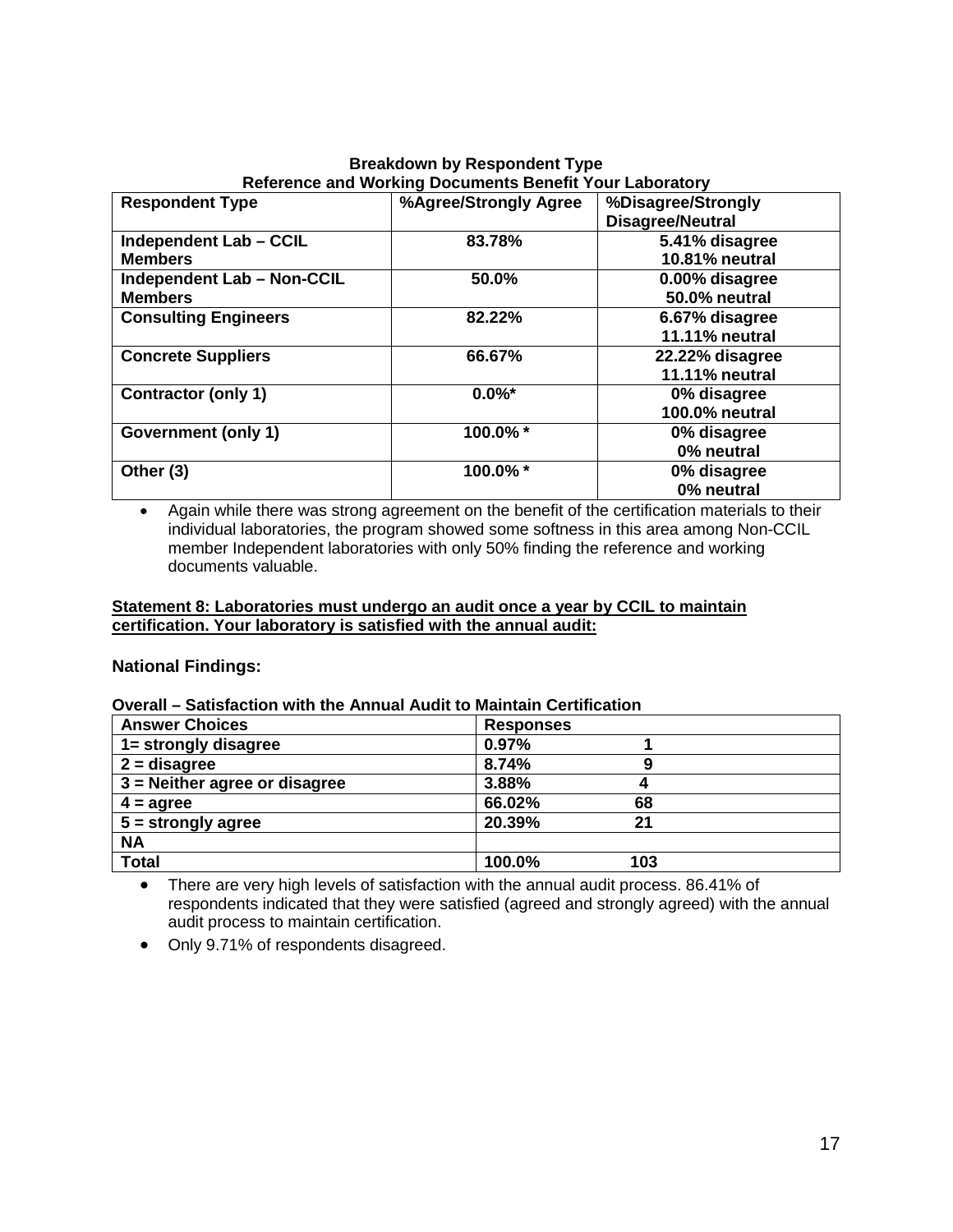

### **Breakdown by Province Satisfaction with the Annual Audit to Maintain Certification**

| <b>Province</b>     | %Agree/Strongly Agree | <b>Neutral</b> | %Disagree/Strongly |
|---------------------|-----------------------|----------------|--------------------|
|                     |                       |                | <b>Disagree</b>    |
| <b>BC</b>           | 77.78%                | 5.55%          | 16.67%             |
| <b>Alberta</b>      | 80.0%                 | 10.0%          | 10.0%              |
| <b>The Prairies</b> | 91.67%                | 0.00%          | 8.33%              |
| <b>Ontario</b>      | 90.70%                | 0.00%          | 9.30%              |
| <b>Atlantic</b>     | 100.0%                | 0.00%          | 0.00%              |
| provinces           |                       |                |                    |

• The levels of satisfaction with the annual audit process to maintain certification were high across the country.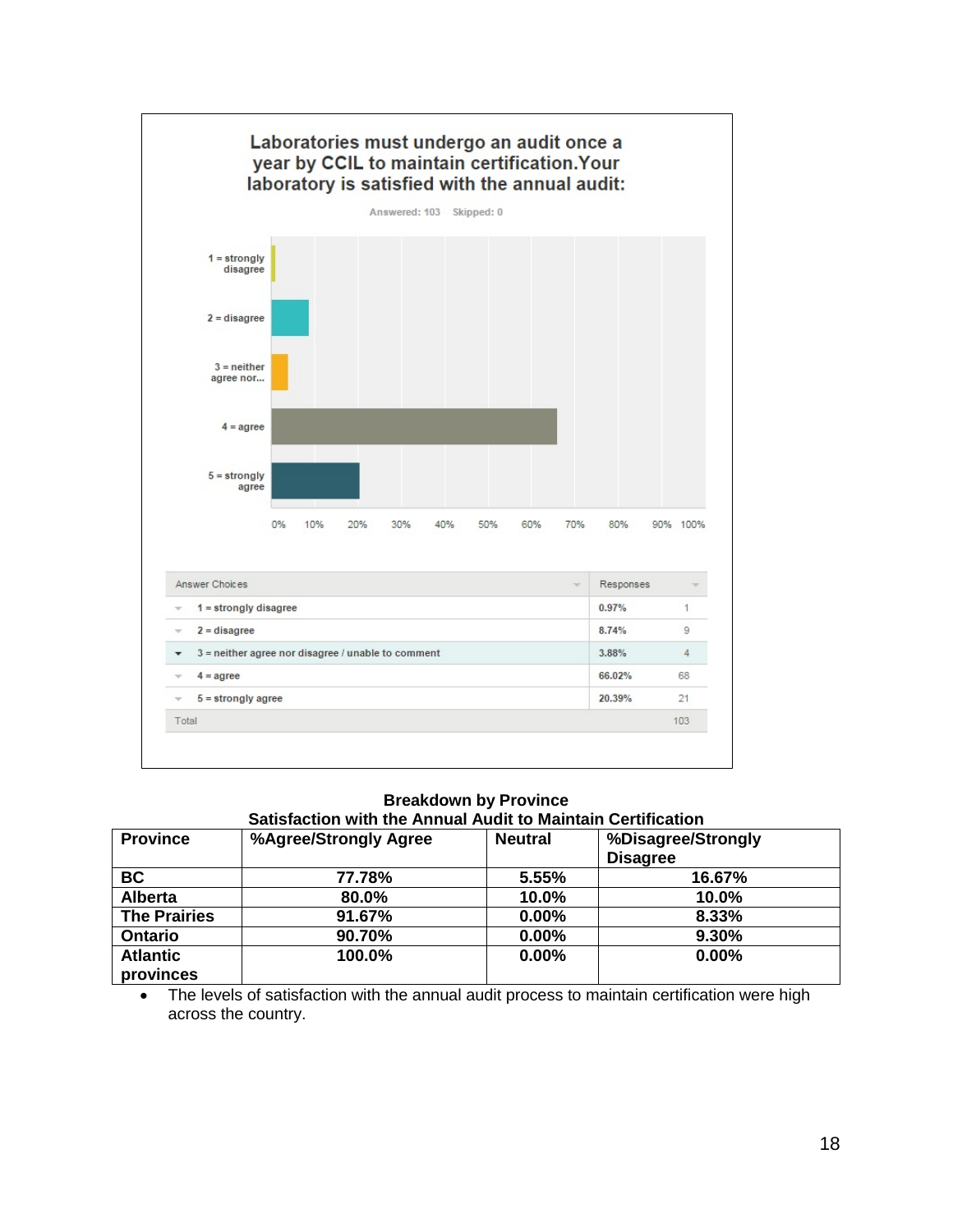## **Breakdown by Respondent Type Satisfaction with the Annual Audit to Maintain Certification**

| <b>Respondent Type</b>            | %Agree/Strongly Agree | %Disagree/Strongly      |
|-----------------------------------|-----------------------|-------------------------|
|                                   |                       | <b>Disagree/Neutral</b> |
| Independent Lab - CCIL            | 83.78%                | 10.81% disagree         |
| <b>Members</b>                    |                       | 5.41% neutral           |
| <b>Independent Lab - Non-CCIL</b> | 83.33%                | 0.00% disagree          |
| <b>Members</b>                    |                       | <b>16.67% neutral</b>   |
| <b>Consulting Engineers</b>       | 91.30%                | 8.70% disagree          |
|                                   |                       | 0.00% neutral           |
| <b>Concrete Suppliers</b>         | 88.89%                | 0% disagree             |
|                                   |                       | 0% neutral              |
| <b>Contractor (only 1)</b>        | 100.0%*               | 0% disagree             |
|                                   |                       | 0% neutral              |
| Government (only 1)               | $0\% *$               | 0% disagree             |
|                                   |                       | 100.0% neutral          |
| Other (3)                         | 66.67%*               | 33.33% disagree         |
|                                   |                       | 0.00% neutral           |

• Levels of satisfaction with the annual audit process to maintain certification were very high.

## **Statement 9: You are satisfied with CCIL's response time for laboratory technician certification:**

## **National Findings:**

## **Overall – Satisfaction with CCIL's Response Time for Technician Certification**

| <b>Answer Choices</b>           | <b>Responses</b> |
|---------------------------------|------------------|
| 1= strongly disagree            | 1.94%            |
| $2 =$ disagree                  | 6.79%            |
| $3$ = Neither agree or disagree | 7.77%<br>8       |
| $4 = \text{agree}$              | 57.28%<br>59     |
| $5 =$ strongly agree            | 25.24%<br>26     |
| <b>NA</b>                       | 0.97%            |
| <b>Total</b>                    | 100.0%<br>103    |

• 82.52% said that they were satisfied with CCIL's response time for laboratory technician certification.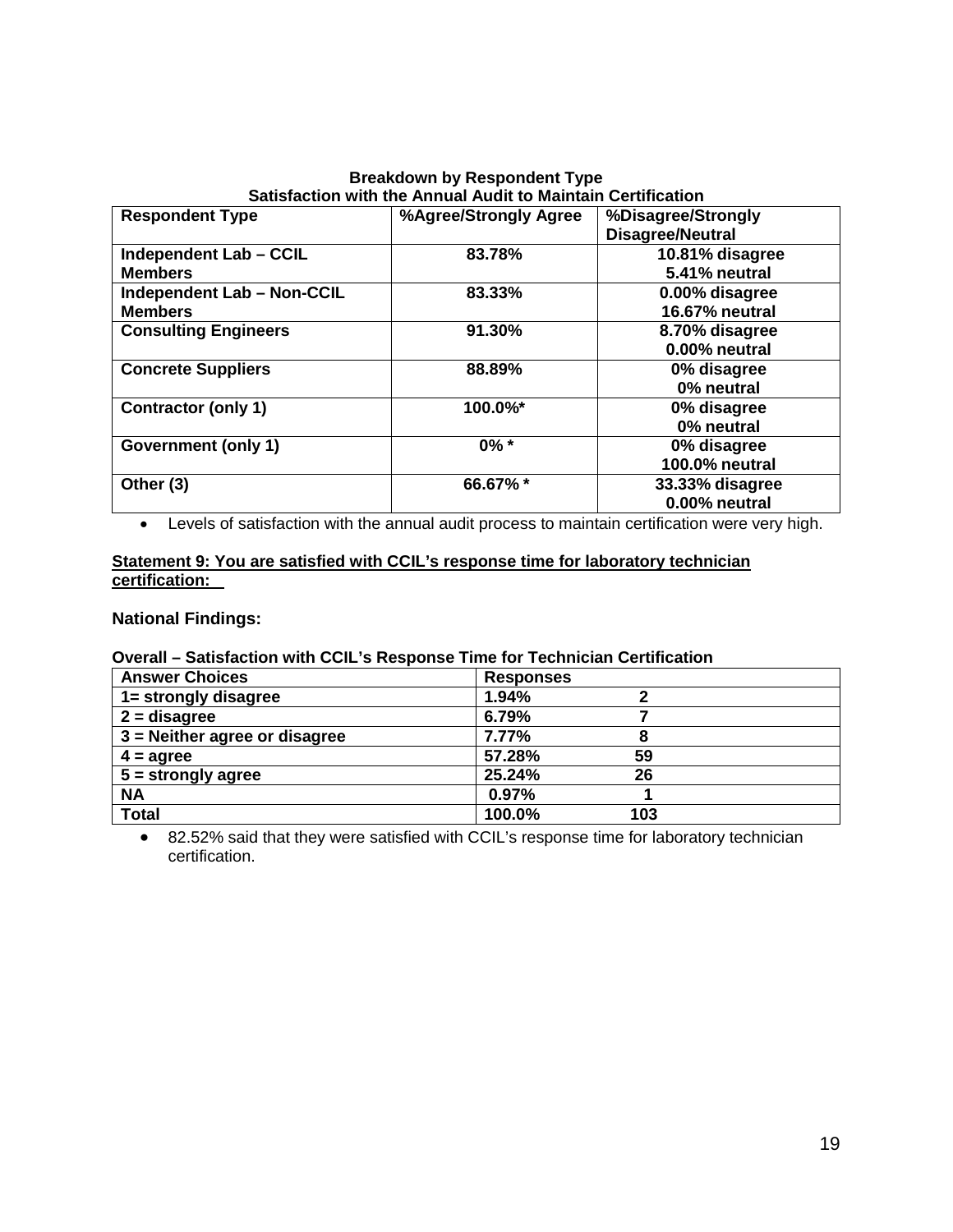

| <b>Province</b>              | Satisfaction with CCIL's Response Time for Technician Certification<br>%Agree/Strongly Agree | <b>Neutral</b> | %Disagree/Strongly<br><b>Disagree</b> |
|------------------------------|----------------------------------------------------------------------------------------------|----------------|---------------------------------------|
| <b>BC</b>                    | 61.11%                                                                                       | 27.78%         | 11.11%                                |
| <b>Alberta</b>               | 73.68%                                                                                       | 10.53%         | 15.79%                                |
| <b>The Prairies</b>          | 83.33%                                                                                       | $0.00\%$       | 16.67%                                |
| <b>Ontario</b>               | 93.02%                                                                                       | 2.33%          | 4.65%                                 |
| <b>Atlantic</b><br>provinces | 100.0%                                                                                       | 0.00%          | 0.00%                                 |

• The levels of satisfaction with CCIL's response time for technician certification were very high particularly in Ontario, the Atlantic provinces, and across the Prairies.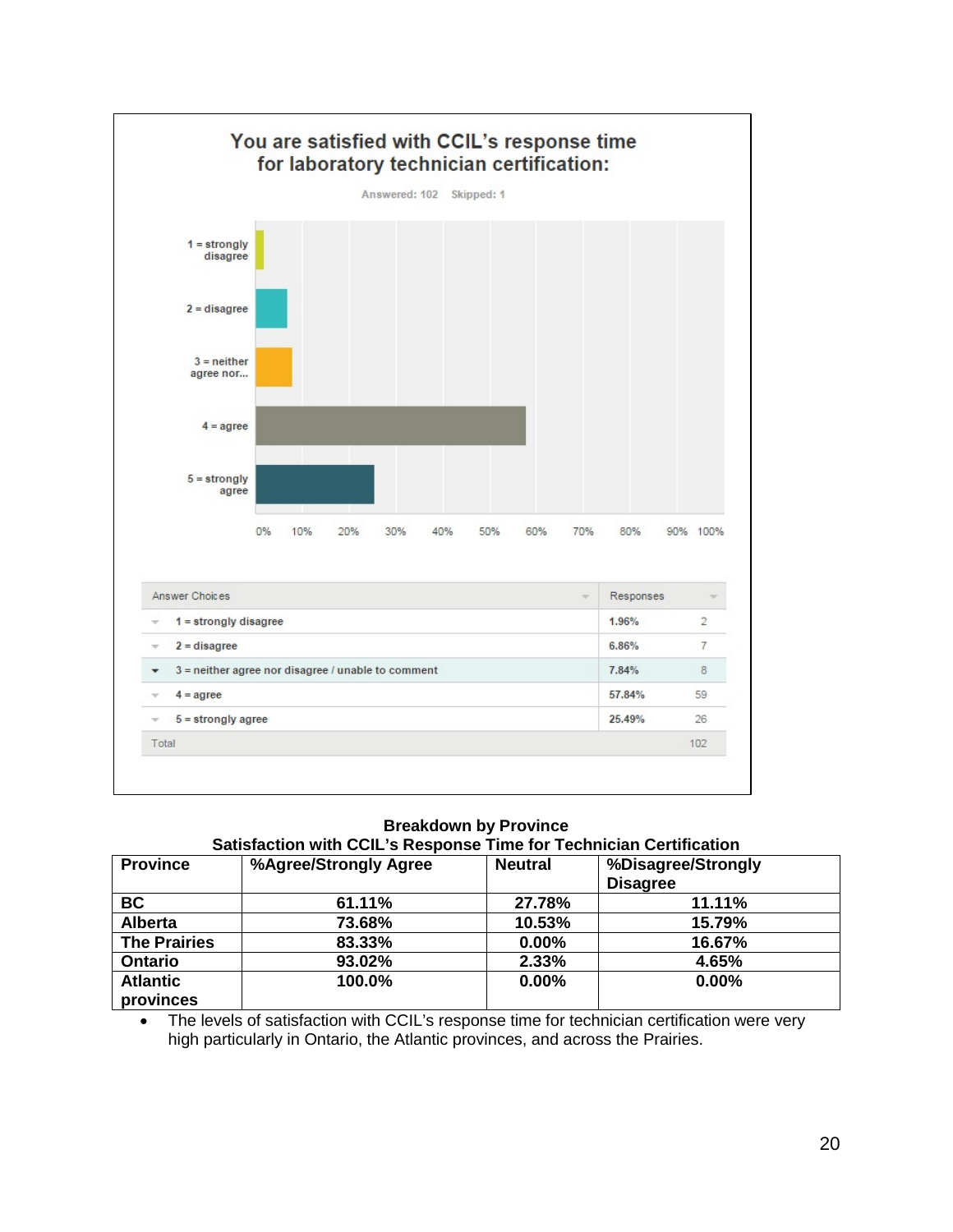## **Breakdown by Respondent Type Satisfaction with CCIL's Response Time for Technician Certification**

| <b>Respondent Type</b>            | %Agree/Strongly Agree | %Disagree/Strongly<br><b>Disagree</b> |
|-----------------------------------|-----------------------|---------------------------------------|
| <b>Independent Lab - CCIL</b>     | 86.49%                | 5.41% disagree                        |
| <b>Members</b>                    |                       | 8.10%% neutral                        |
| <b>Independent Lab - Non-CCIL</b> | 83.33%                | 16.67% disagree                       |
| <b>Members</b>                    |                       | 0.00% neutral                         |
| <b>Consulting Engineers</b>       | 77.78%                | 13.33% disagree                       |
|                                   |                       | 8.89% neutral                         |
| <b>Concrete Suppliers</b>         | 100.0%                | 0.00% disagree                        |
|                                   |                       | 0.00% neutral                         |
| <b>Contractor (only 1)</b>        | 100.0%*               | 0.00% disagree                        |
|                                   |                       | 0.00% neutral                         |
| Government (only 1)               | 100.0%*               | 0.00% disagree                        |
|                                   |                       | 0.00% neutral                         |
| Other (3)                         | 66.66%*               | 0.00% disagree                        |
|                                   |                       | 33.33% neutral                        |

• Levels of satisfaction with the annual audit process to maintain certification were very high across all lab types.

## **Statement 10: Since CCIL took over the administration of the Certification Program in 2009, you have in general seen improvements:**

## **National Findings:**

# **Overall – Opinion re: General Improvement in the Certification Program since CCIL Take Over**

| <b>Answer Choices</b>           | <b>Responses</b> |
|---------------------------------|------------------|
| 1= strongly disagree            | 1.94%            |
| $2 =$ disagree                  | 4.85%            |
| $3$ = Neither agree or disagree | 35.92%<br>37     |
| $4 = \text{agree}$              | 47.57%<br>49     |
| $5 =$ strongly agree            | 9.71%<br>10      |
| <b>NA</b>                       |                  |
| <b>Total</b>                    | 100.0%<br>103    |

• 57.28% of survey respondents agreed and strongly agreed that since CCIL took over the administration of the Certification Program in 2009, they have seen general improvements.

• Of note, 35.9% of respondents indicated that they have seen no difference in the program.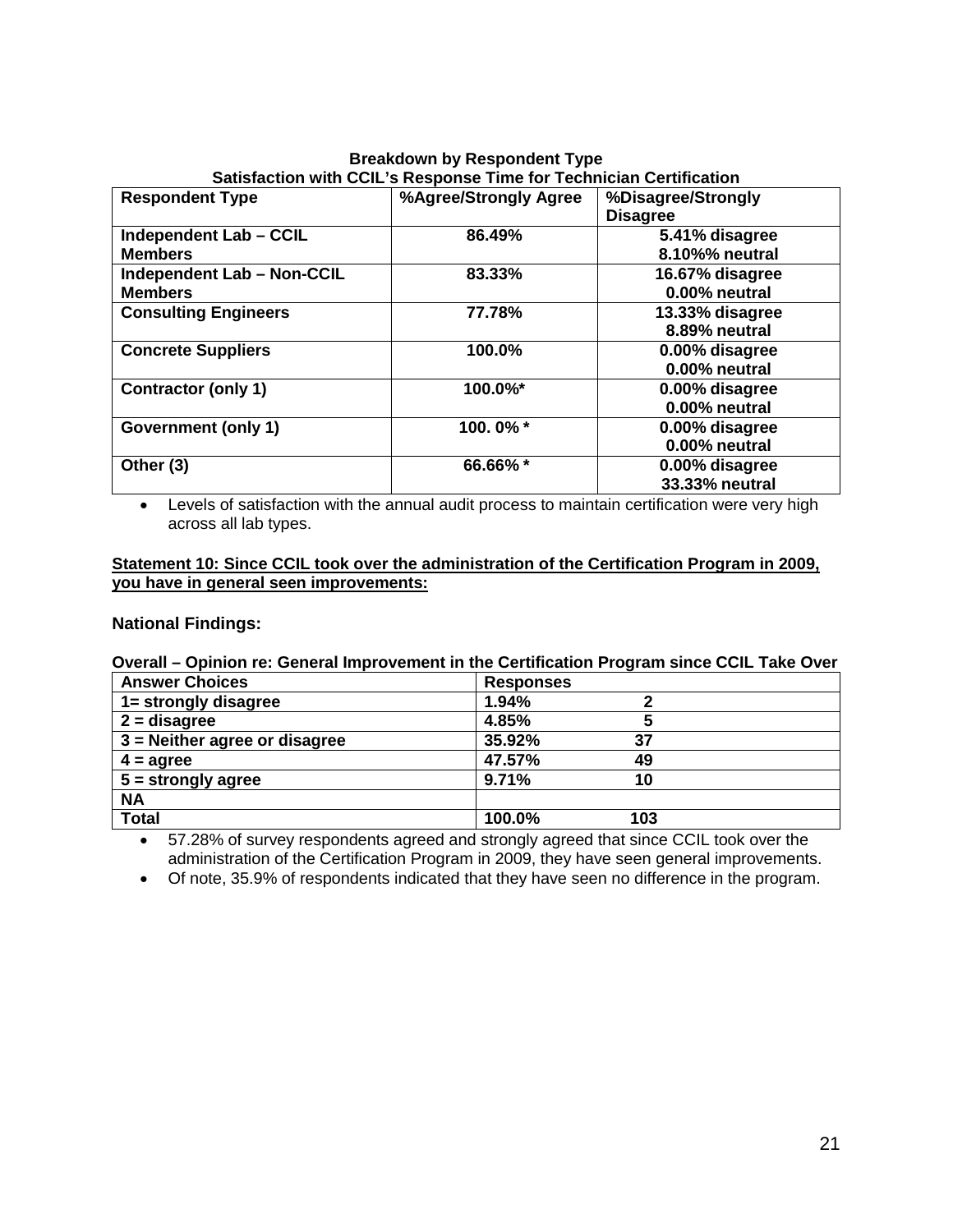

### **Opinion re: General Improvement in the Certification Program since CCIL Take Over**

| <b>Province</b>     | %Agree/Strongly Agree | <b>Neutral</b> | %Disagree/Strongly |
|---------------------|-----------------------|----------------|--------------------|
|                     |                       |                | <b>Disagree</b>    |
| <b>BC</b>           | 50.0%                 | 38.89%         | 11.11%             |
| <b>Alberta</b>      | 45.0%                 | 50.0%          | 5.0%               |
| <b>The Prairies</b> | 41.67%                | 50.0%          | 8.33%              |
| <b>Ontario</b>      | 65.11%                | 30.24%         | 4.65%              |
| <b>Atlantic</b>     | 88.89%                | 11.11%         | 0.00%              |
| provinces           |                       |                |                    |

• Only Ontario and the Atlantic provinces respondents in particular reported that they had seen general improvement in the Certification Program since CCIL took it over in 2009.